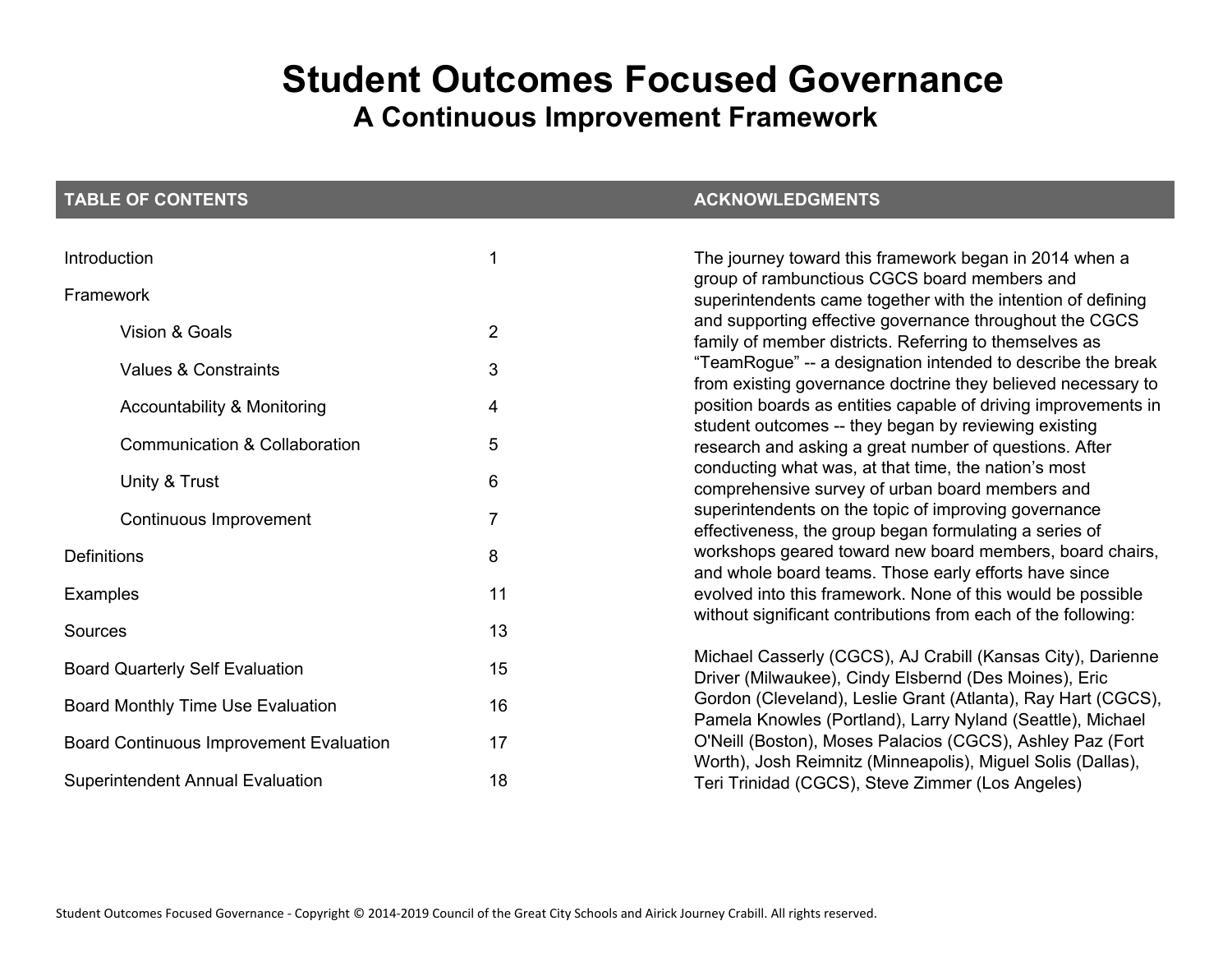#### **INTRODUCTION**

#### **Overview**

Student outcomes don't change until adult behaviors change. Or said differently when placed in the context of governing, patterns of behavior that are exhibited in the boardroom can reasonably be expected to be found paralleled in the classroom. This concept, which offers a summation of the current literature on board behaviors and their relationship to improving student outcomes, is as simple as it can be confounding. The intention of the Council of the Great City Schools' (CGCS) Student Outcomes Focused Governance framework is to translate existing research and the collective experience of dozens of CGCS board members and superintendents into a set of tools that boards can use to identify their strengths and weaknesses as well as to track progress along their journey toward improving student outcomes.

The framework is built around six research-based competencies that correlate with improvements in student outcomes: Vision & Goals, Values & Constraints, Accountability & Monitoring, Communication & Collaboration, Unity & Trust, and Continuous Improvement.

#### **How To Use**

This document is best used by the full board and superintendent with guidance from a facilitator specifically trained in its application. After receiving an orientation to the framework, each individual board member and the superintendent should fill out the Board Quarterly Self Evaluation. Using the self evaluation instrument will reveal a score between 0 and 100, where a 0 indicates that the Board is not at all focused (yet) on its goals for student outcomes and a 100 which indicates that the Board has mastered the behavior of focusing on its goals for student outcomes. Then the facilitator should lead the board through a process of collectively completing the self evaluation for the first time. This will create the Board's starting point data which, in addition to providing a measurable score, provides the board with clarity about its strengths and weaknesses relative to being focused on improving student outcomes.

Once a baseline has been set, the board should schedule time during a public meeting every three months to complete the self-evaluation again as a means of monitoring the board's progress over time. Ideally each quarter the board's focus on improving student outcomes meaningfully increases -- a process tracked for the first two years using the Board Continuous Improvement Evaluation.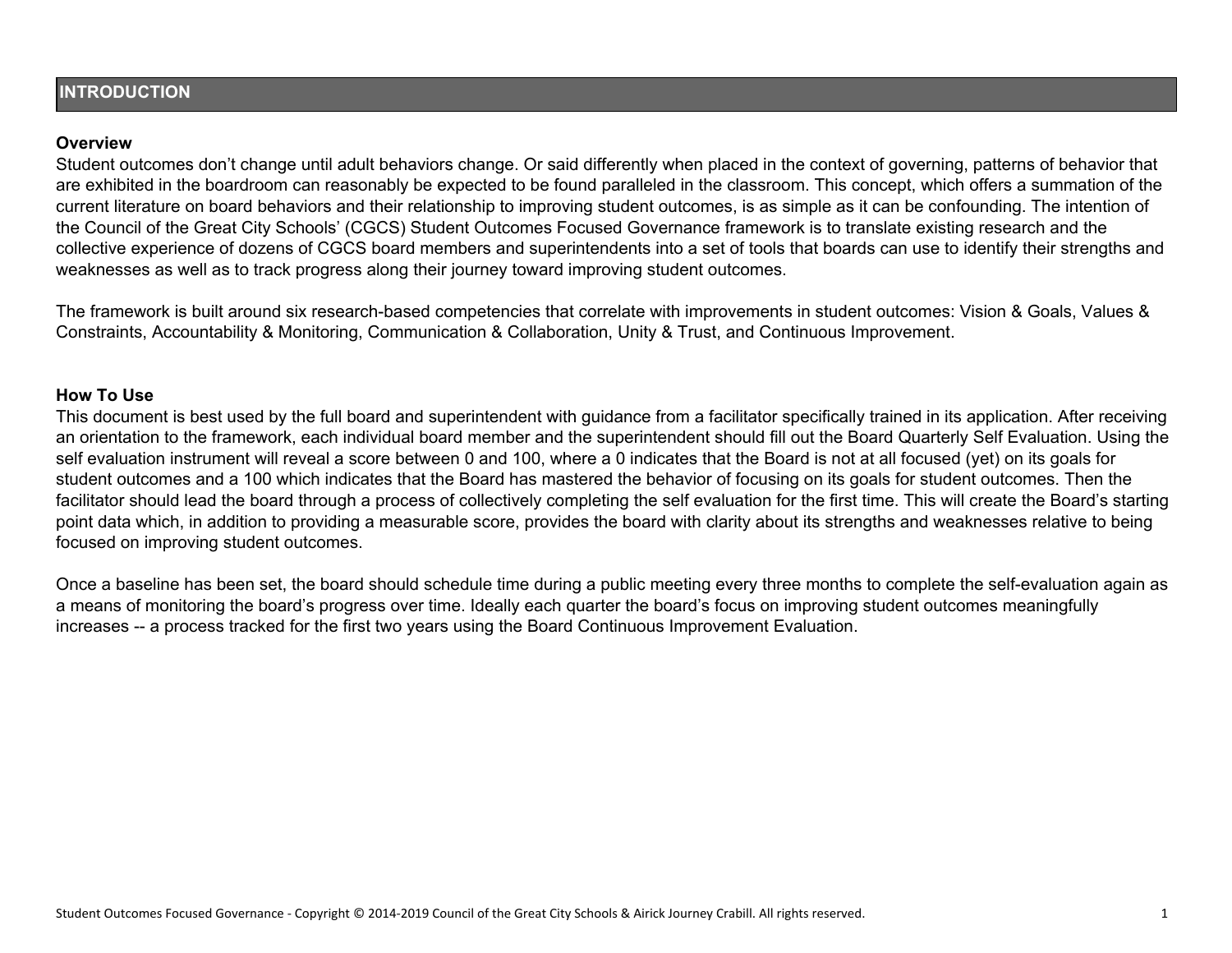| VISION & GOALS: The Board will, in collaboration with the Superintendent, adopt a vision & goals that are student outcomes focused. |                                                                                                             |                                                                              |                                                                                                       |  |  |  |
|-------------------------------------------------------------------------------------------------------------------------------------|-------------------------------------------------------------------------------------------------------------|------------------------------------------------------------------------------|-------------------------------------------------------------------------------------------------------|--|--|--|
| <b>Not Student Outcomes Focused</b>                                                                                                 | <b>Approaching Student Outcomes Focus</b>                                                                   | <b>Meeting Student Outcomes Focus</b>                                        | <b>Mastering Student Outcomes Focus</b>                                                               |  |  |  |
| 0 Points                                                                                                                            | <b>10 Points</b>                                                                                            | <b>25 Points</b>                                                             | <b>35 Points</b>                                                                                      |  |  |  |
| <b>The Board is Not Student Outcomes</b><br>Focused if any of the following are true:                                               | <b>No items from the Not Student</b><br><b>Outcomes Focused column, and:</b>                                | All items from the Approaching Student<br><b>Outcomes Focus column, and:</b> | <b>All items from the Meeting Student</b><br><b>Outcomes Focus column, and:</b>                       |  |  |  |
| The Board has not adopted a<br>vision.                                                                                              | The Board has adopted a vision. If<br>there is a permanent Super-<br>intendent, that person was included    | The Board's goals all pertain to<br>desired student outcomes.                | The Board used a process that<br>included students, parents, staff,<br>and community members in a way |  |  |  |
| The Board has not adopted goals.                                                                                                    | in the vision-setting process.                                                                              | In addition to the goal/interim goal<br>ending points and the ending dates,  | that leads them to express<br>ownership of the adopted vision,                                        |  |  |  |
| The Board has not hosted<br>opportunities to listen to the vision                                                                   | The Board has adopted, in<br>collaboration with the                                                         | the Board has adopted goal/interim<br>goal ending points for each year       | goals, and interim goals.                                                                             |  |  |  |
| of the community during the<br>previous thirty-six month period.                                                                    | Superintendent, goals aligned with<br>the vision.                                                           | leading up to the ending dates.                                              | All of the interim goals are<br>predictive of their respective goals,                                 |  |  |  |
|                                                                                                                                     | The Board has adopted only<br><b>SMART</b> goals that include a                                             | All interim goals pertain to student<br>outputs or student outcomes.         | and are influenceable by the<br>Superintendent (and the<br>Superintendent's team). Predictive         |  |  |  |
|                                                                                                                                     | specific measure, population,<br>starting point, an ending point, a                                         | The Board included students,<br>parents, staff, and community                | suggests that there is some<br>evidence of a correlation between                                      |  |  |  |
|                                                                                                                                     | starting date, and an ending date.                                                                          | members in the goal and interim<br>goal development process.                 | the interim goal and the goal.<br>Influenceable suggests that the                                     |  |  |  |
|                                                                                                                                     | The Board has adopted no fewer<br>than one and no more than five                                            | All Board goals last from three to                                           | Superintendent -- and through<br>them, the district staff -- has                                      |  |  |  |
|                                                                                                                                     | goals. Fewer goals allow for greater<br>focus; more allow for less.                                         | five years; all interim goals last from<br>one to three years.               | authority over roughly 80% of the<br>inputs the interim goal is<br>measuring.                         |  |  |  |
|                                                                                                                                     | The Superintendent has adopted, in The goals and interim goals will<br>collaboration with the Board, one to | challenge the organization and will                                          | The Board relied on a root cause                                                                      |  |  |  |
|                                                                                                                                     | three interim goals for each goal,<br>and each interim goal is SMART.                                       | require changes in adult behaviors.                                          | analysis, comprehensive student<br>needs assessment, and/or similar                                   |  |  |  |
|                                                                                                                                     | The Board publicly posted the<br>vision, goals, and interim goals for                                       |                                                                              | research-based tool to inform<br>identification of and prioritization of<br>potential goals.          |  |  |  |
|                                                                                                                                     | public comment prior to adoption.                                                                           |                                                                              |                                                                                                       |  |  |  |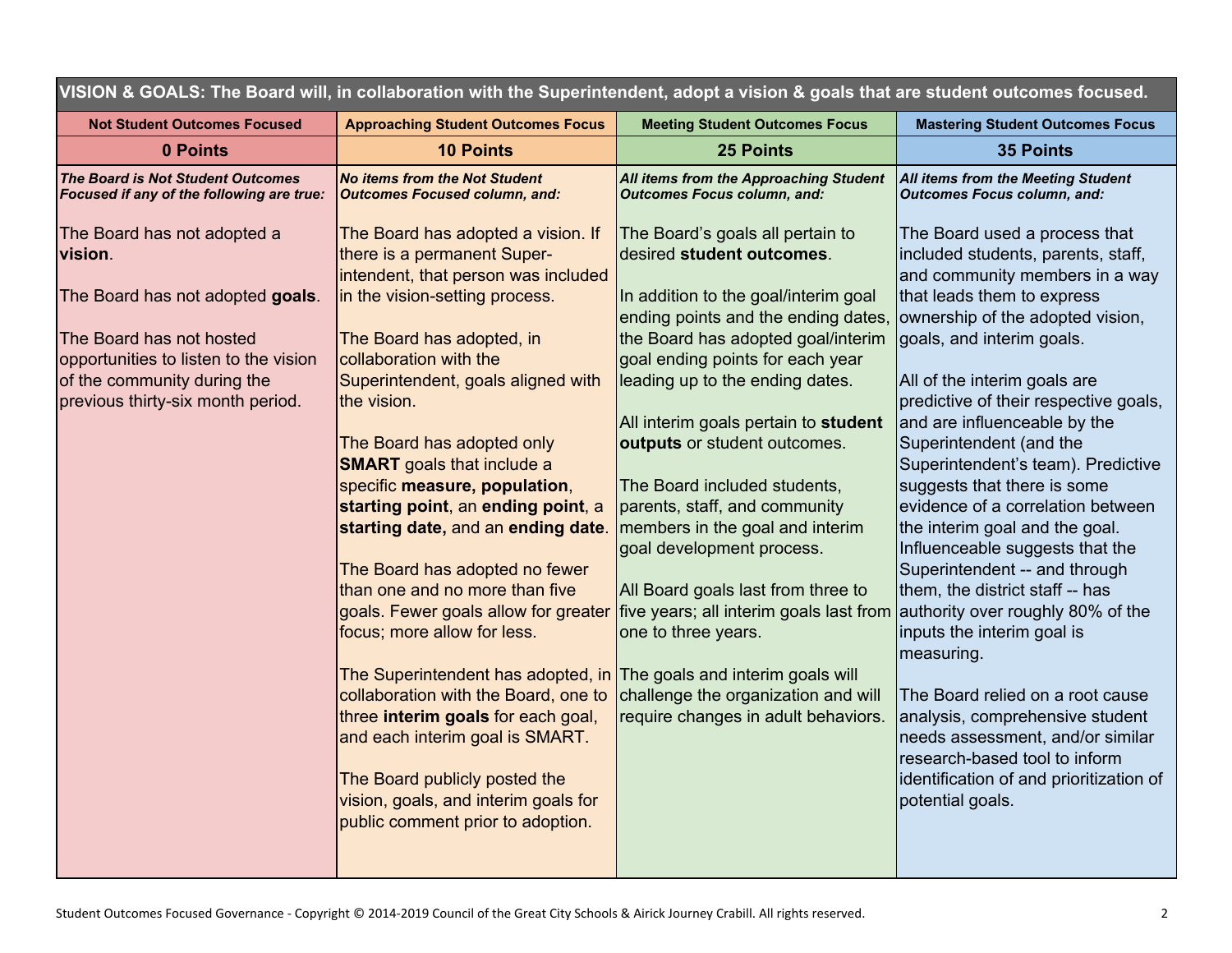|                                                                                                                                                                                                                      | VALUES & CONSTRAINTS: The Board Will, in collaboration with the Superintendent, adopt constraints aligned with the vision & goals.                                                                                                                                                                                                                                                                                                                                                                                                                                                                                                                                                                                                                                                  |                                                                                                                                                                                                                                                                                                                                                                                                                                                                                                                                                                                                                                                                                                                                                                      |                                                                                                                                                                                                                                                                                                                                                                                                                                                                                                                                                                                                                                                                                                                                                                                                                                                                                         |
|----------------------------------------------------------------------------------------------------------------------------------------------------------------------------------------------------------------------|-------------------------------------------------------------------------------------------------------------------------------------------------------------------------------------------------------------------------------------------------------------------------------------------------------------------------------------------------------------------------------------------------------------------------------------------------------------------------------------------------------------------------------------------------------------------------------------------------------------------------------------------------------------------------------------------------------------------------------------------------------------------------------------|----------------------------------------------------------------------------------------------------------------------------------------------------------------------------------------------------------------------------------------------------------------------------------------------------------------------------------------------------------------------------------------------------------------------------------------------------------------------------------------------------------------------------------------------------------------------------------------------------------------------------------------------------------------------------------------------------------------------------------------------------------------------|-----------------------------------------------------------------------------------------------------------------------------------------------------------------------------------------------------------------------------------------------------------------------------------------------------------------------------------------------------------------------------------------------------------------------------------------------------------------------------------------------------------------------------------------------------------------------------------------------------------------------------------------------------------------------------------------------------------------------------------------------------------------------------------------------------------------------------------------------------------------------------------------|
| <b>Not Student Outcomes Focused</b>                                                                                                                                                                                  | <b>Approaching Student Outcomes Focus</b>                                                                                                                                                                                                                                                                                                                                                                                                                                                                                                                                                                                                                                                                                                                                           | <b>Meeting Student Outcomes Focus</b>                                                                                                                                                                                                                                                                                                                                                                                                                                                                                                                                                                                                                                                                                                                                | <b>Mastering Student Outcomes Focus</b>                                                                                                                                                                                                                                                                                                                                                                                                                                                                                                                                                                                                                                                                                                                                                                                                                                                 |
| 0 Points                                                                                                                                                                                                             | <b>5 Points</b>                                                                                                                                                                                                                                                                                                                                                                                                                                                                                                                                                                                                                                                                                                                                                                     | <b>10 Points</b>                                                                                                                                                                                                                                                                                                                                                                                                                                                                                                                                                                                                                                                                                                                                                     | <b>15 Points</b>                                                                                                                                                                                                                                                                                                                                                                                                                                                                                                                                                                                                                                                                                                                                                                                                                                                                        |
| The Board is Not Student Outcomes<br>Focused if any of the following are true:                                                                                                                                       | <b>No items from the Not Student</b><br><b>Outcomes Focused column, and:</b>                                                                                                                                                                                                                                                                                                                                                                                                                                                                                                                                                                                                                                                                                                        | All items from the Approaching Student<br><b>Outcomes Focus column, and:</b>                                                                                                                                                                                                                                                                                                                                                                                                                                                                                                                                                                                                                                                                                         | All items from the Meeting Student<br><b>Outcomes Focus column, and:</b>                                                                                                                                                                                                                                                                                                                                                                                                                                                                                                                                                                                                                                                                                                                                                                                                                |
| The Board has not adopted a<br>vision.<br>The Board has not adopted goals.<br>The Board has not hosted<br>opportunities to listen to the values<br>of the community during the<br>previous twenty-four month period. | The Board has adopted, in<br>collaboration with the<br>Superintendent, constraints based<br>on the community's values and that<br>are aligned with the vision and<br>goals. Each constraint describes a<br>single operational action or class of<br>actions the Superintendent may not<br>use or allow in pursuit of the goals.<br>The Board has adopted no fewer<br>than one and no more than five<br>constraints. Fewer constraints allow<br>for more focus; more allow for less.<br>The Superintendent has adopted, in<br>collaboration with the Board, one to<br>three interim constraints for each<br>constraint, and each interim<br>constraint is SMART.<br>The Board publicly posted the<br>constraints and interim constraints<br>for public comment prior to<br>adoption. | The Board's constraints relate to<br>the Board's goals.<br>In addition to having ending points<br>and ending dates for the interim<br>constraints, the Board has adopted<br>interim constraint ending points for<br>each year leading up to the ending<br>date.<br>The Board included students,<br>parents, staff, and community<br>members in the constraint and<br>interim constraint development<br>process.<br>The Board has adopted one or<br>more theories of action to drive<br>the district's overall strategic<br>direction. If there is a permanent<br>Superintendent, that person was<br>included in the theory selection<br>process.<br>All Board constraints last from three<br>to five years; all interim constraints<br>last from one to three years. | The Board used a process that<br>included students, parents, staff,<br>and community members in a way<br>that leads them to express<br>ownership of the adopted<br>constraints, interim constraints, and<br>theories of action.<br>All of the interim constraints are<br>predictive of their respective<br>constraints, and are influenceable<br>by the Superintendent (and the<br>Superintendent's team). Predictive<br>suggests that there is some<br>evidence of a correlation between<br>the interim constraint and the<br>constraint. Influenceable suggests<br>that the Superintendent -- and<br>through them, the district staff --<br>has authority over roughly 80% of<br>whatever the interim constraint is<br>measuring.<br>In addition to the constraints on the<br>Superintendent's authority, the<br>Board has adopted one to five<br>constraints on its own behavior and |
|                                                                                                                                                                                                                      |                                                                                                                                                                                                                                                                                                                                                                                                                                                                                                                                                                                                                                                                                                                                                                                     | The constraints, interim con-<br>straints, and theories of action will<br>challenge the organization and                                                                                                                                                                                                                                                                                                                                                                                                                                                                                                                                                                                                                                                             | evaluates itself against at least one<br>of them each month.                                                                                                                                                                                                                                                                                                                                                                                                                                                                                                                                                                                                                                                                                                                                                                                                                            |
|                                                                                                                                                                                                                      |                                                                                                                                                                                                                                                                                                                                                                                                                                                                                                                                                                                                                                                                                                                                                                                     | require change in adult behaviors.                                                                                                                                                                                                                                                                                                                                                                                                                                                                                                                                                                                                                                                                                                                                   |                                                                                                                                                                                                                                                                                                                                                                                                                                                                                                                                                                                                                                                                                                                                                                                                                                                                                         |

VALUES & CONSTRAINTS: The Reard will in colleboration with the Sunovintendent adont constraints sligned with the vision & geolo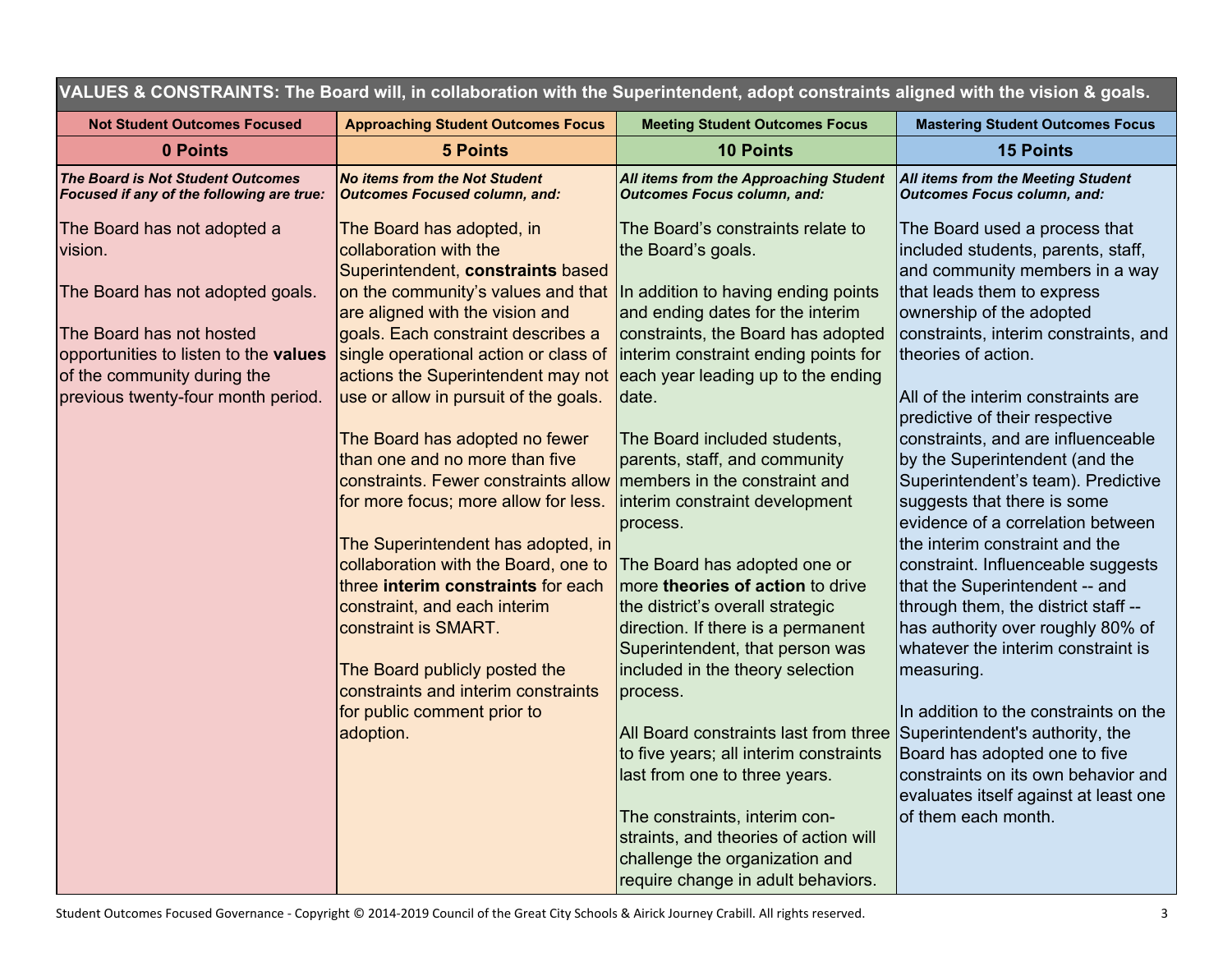| ACCOUNTABILITY & MONITORING: The Board will devote significant time monthly to monitoring progress toward the vision & goals.                        |                                                                                                                                                                                                                                                         |                                                                                                                                                        |                                                                                                                                                                               |
|------------------------------------------------------------------------------------------------------------------------------------------------------|---------------------------------------------------------------------------------------------------------------------------------------------------------------------------------------------------------------------------------------------------------|--------------------------------------------------------------------------------------------------------------------------------------------------------|-------------------------------------------------------------------------------------------------------------------------------------------------------------------------------|
| <b>Not Student Outcomes Focused</b>                                                                                                                  | <b>Approaching Student Outcomes Focus</b>                                                                                                                                                                                                               | <b>Meeting Student Outcomes Focus</b>                                                                                                                  | <b>Mastering Student Outcomes Focus</b>                                                                                                                                       |
| 0 Points                                                                                                                                             | <b>10 Points</b>                                                                                                                                                                                                                                        | <b>20 Points</b>                                                                                                                                       | <b>30 Points</b>                                                                                                                                                              |
| <b>The Board is Not Student Outcomes</b><br>Focused if any of the following are true:                                                                | <b>No items from the Not Student</b><br><b>Outcomes Focused column, and:</b>                                                                                                                                                                            | All items from the Approaching Student<br><b>Outcomes Focus column, and:</b>                                                                           | All items from the Meeting Student<br><b>Outcomes Focus column, and:</b>                                                                                                      |
| The Board has not adopted goals,<br>interim goals, constraints, or interim 10% of its total Board-authorized<br>constraints.                         | The Board invests no less than<br>public meeting minutes monitoring<br>its goals and interim goals.                                                                                                                                                     | The Board invests no less than<br>25% of its total Board-authorized<br>public meeting minutes monitoring<br>its goals and interim goals.               | The Board invests no less than<br>50% of its total Board-authorized<br>public meeting minutes monitoring<br>its goals and interim goals.                                      |
| The Board does not schedule each<br>goal to be monitored at least four<br>times per year.                                                            | The Superintendent led the interim<br>goals/constraints and monitoring<br>calendar development processes                                                                                                                                                | No more than two goals are<br>monitored per month.                                                                                                     | Only Board work was discussed<br>and/or acted on during<br>Board-authorized public meetings.                                                                                  |
| The Board does not schedule each<br>constraint to be monitored at least<br>once per year.                                                            | while working collaboratively with<br>the Board.                                                                                                                                                                                                        | Every goal is monitored at least four<br>times per year.                                                                                               | The Board modifies its goals,<br>constraints, interim                                                                                                                         |
| The Board has not adopted a<br>monitoring calendar.                                                                                                  | The Board has a Board-adopted<br>monitoring calendar.<br>The Board's monitoring calendar                                                                                                                                                                | Every constraint is monitored at<br>least once per year.<br>The Board has been provided                                                                | goals/constraints, and monitoring<br>calendar no more than once during<br>any twelve month period. A longer<br>period -- twenty-four to thirty-six                            |
| The Board does not track its use of<br>time in Board-authorized public<br>meetings.                                                                  | spans no fewer than twelve months.<br>A longer period -- twenty-four to<br>thirty-six months -- allows for more                                                                                                                                         | copies of -- but did not vote to<br>approve / disapprove -- the<br>Superintendent's plan(s) for                                                        | months -- allows for more focus;<br>shorter allows for less.                                                                                                                  |
| The district has not achieved any of<br>its annual ending points or ending<br>date ending points for any of its<br>interim goals during the previous | focus; shorter allows for less.<br>The Board has received<br>monitoring reports in accordance<br>with its monitoring calendar.                                                                                                                          | implementing the Board's goals and<br>worked to ensure that the plan<br>included both an implementation<br>timeline and implementation<br>instruments. | The district has achieved the<br>annual ending point or the ending<br>date ending point for at least half of<br>its interim goals during the previous<br>twelve month period. |
| twelve month period.                                                                                                                                 | The Superintendent is evaluated<br>only on performance regarding the<br>Board's goals, constraints, and<br>interim goals/constraints. The<br><b>Board considers Superintendent</b><br>performance to be indistinguishable<br>from district performance. | The most recent annual<br>Superintendent evaluation took<br>place no more than twelve months<br>ago.                                                   |                                                                                                                                                                               |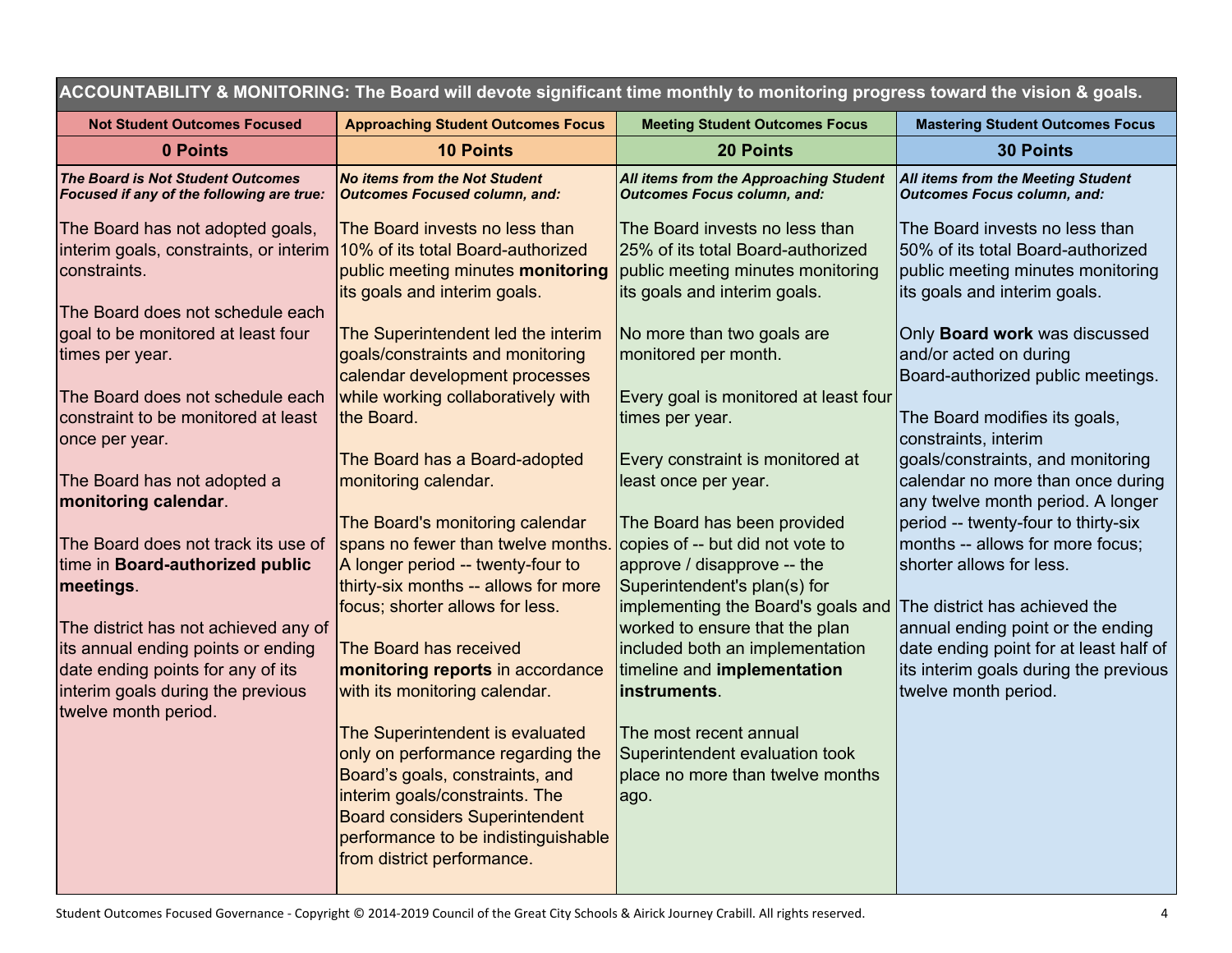| COMMUNICATION & COLLABORATION: The Board will lead transparently and include stakeholders in the pursuit of the vision & goals. |                                                                              |                                                                              |                                                                           |
|---------------------------------------------------------------------------------------------------------------------------------|------------------------------------------------------------------------------|------------------------------------------------------------------------------|---------------------------------------------------------------------------|
| <b>Not Student Outcomes Focused</b>                                                                                             | <b>Approaching Student Outcomes Focus</b>                                    | <b>Meeting Student Outcomes Focus</b>                                        | <b>Mastering Student Outcomes Focus</b>                                   |
| 0 Points                                                                                                                        | 1 Point                                                                      | <b>5 Points</b>                                                              | <b>10 Points</b>                                                          |
| <b>The Board is Not Student Outcomes</b><br>Focused if any of the following are true:                                           | <b>No items from the Not Student</b><br><b>Outcomes Focused column, and:</b> | All items from the Approaching Student<br><b>Outcomes Focus column, and:</b> | All items from the Meeting Student<br><b>Outcomes Focus column, and:</b>  |
| The Board has not adopted goals or $\vert$ All consent-eligible items were                                                      |                                                                              | There are no more than four                                                  | There are no more than two                                                |
| interim goals.                                                                                                                  | placed on the consent agenda and                                             | Board-authorized public meetings                                             | Board-authorized public meetings                                          |
|                                                                                                                                 | all but a few were voted on using a                                          | per month and none lasts more                                                | per month and none lasts more                                             |
| The Board did not receive the final                                                                                             | consent agenda.                                                              | than three hours.                                                            | than two hours.                                                           |
| version of materials to be voted on                                                                                             |                                                                              |                                                                              |                                                                           |
| at least three calendar days before                                                                                             | The Board tracks its use of time in                                          | The Board schedules no more than                                             | The Board schedules no more than                                          |
| the Board-authorized public<br>meeting during which the materials                                                               | Board-authorized public meetings,<br>categorizing every minute used as       | five topics during any one<br>Board-authorized public meeting.               | three primary topics for discussion<br>during any Board-authorized public |
| would be considered.                                                                                                            | one of the following:                                                        |                                                                              | meeting.                                                                  |
|                                                                                                                                 | - Goal Setting: reviewing,                                                   | The Board limits its adoption of                                             |                                                                           |
| There were more than six                                                                                                        | discussing, and/or selecting goals                                           | Board policies regarding district                                            | The Board received the final                                              |
| Board-authorized public meetings in                                                                                             | - Goal Monitoring: reviewing,                                                | operations to matters that are 1)                                            | version of materials to be voted on                                       |
| a single month during the previous                                                                                              | discussing, and/or approving/not                                             | required by law or 2) an appropriate at least seven calendar days before     |                                                                           |
| twelve month period (Board                                                                                                      | approving goal monitoring reports                                            | exercise of the Board's oversight                                            | the Board-authorized public                                               |
| committees are counted in this                                                                                                  | - Constraint Setting: reviewing,                                             | authority as defined by the Board's                                          | meeting during which the materials                                        |
| total).                                                                                                                         | discussing, and/or selecting                                                 | adopted constraints. Existing                                                | would be considered.                                                      |
| Any meeting of the Board lasted                                                                                                 | constraints<br>- Constraint Monitoring:                                      | policies that do not meet one of<br>these criteria have been removed         | The Board used a process that                                             |
| more than eight hours during the                                                                                                | reviewing, discussing, and/or                                                | from the Board's policy manual                                               | included students, parents, staff,                                        |
| previous twelve month period.                                                                                                   | approving/not approving constraint                                           | (though the Superintendent may                                               | and community members in a way                                            |
|                                                                                                                                 | monitoring reports                                                           | retain them as administrative                                                | that led them to express ownership                                        |
| The Board does not use a consent                                                                                                | - Leadership Evaluation: Board                                               | policy/regulation).                                                          | of the adopted goals, constraints,                                        |
| agenda.                                                                                                                         | self evaluation, Board time use                                              |                                                                              | interim goals/constraints, and                                            |
|                                                                                                                                 | evaluation, and Superintendent                                               | The Board made no edits to the                                               | theories of action.                                                       |
| The Board has not hosted                                                                                                        | evaluations                                                                  | Board's regularly scheduled                                                  |                                                                           |
| opportunities to listen to the vision                                                                                           | - Voting: debating and voting on                                             | meeting agenda during the meeting                                            |                                                                           |
| and values of the community during<br>the previous twenty-four month                                                            | any item (these activities are never<br>a form of "monitoring")              | and during the three business days<br>before the meeting unless a state of   |                                                                           |
| period.                                                                                                                         | - Community Engagement:                                                      | emergency was declared.                                                      |                                                                           |
|                                                                                                                                 | two-way communication between                                                |                                                                              |                                                                           |
|                                                                                                                                 | the Board and community members                                              |                                                                              |                                                                           |
|                                                                                                                                 | - Other                                                                      |                                                                              |                                                                           |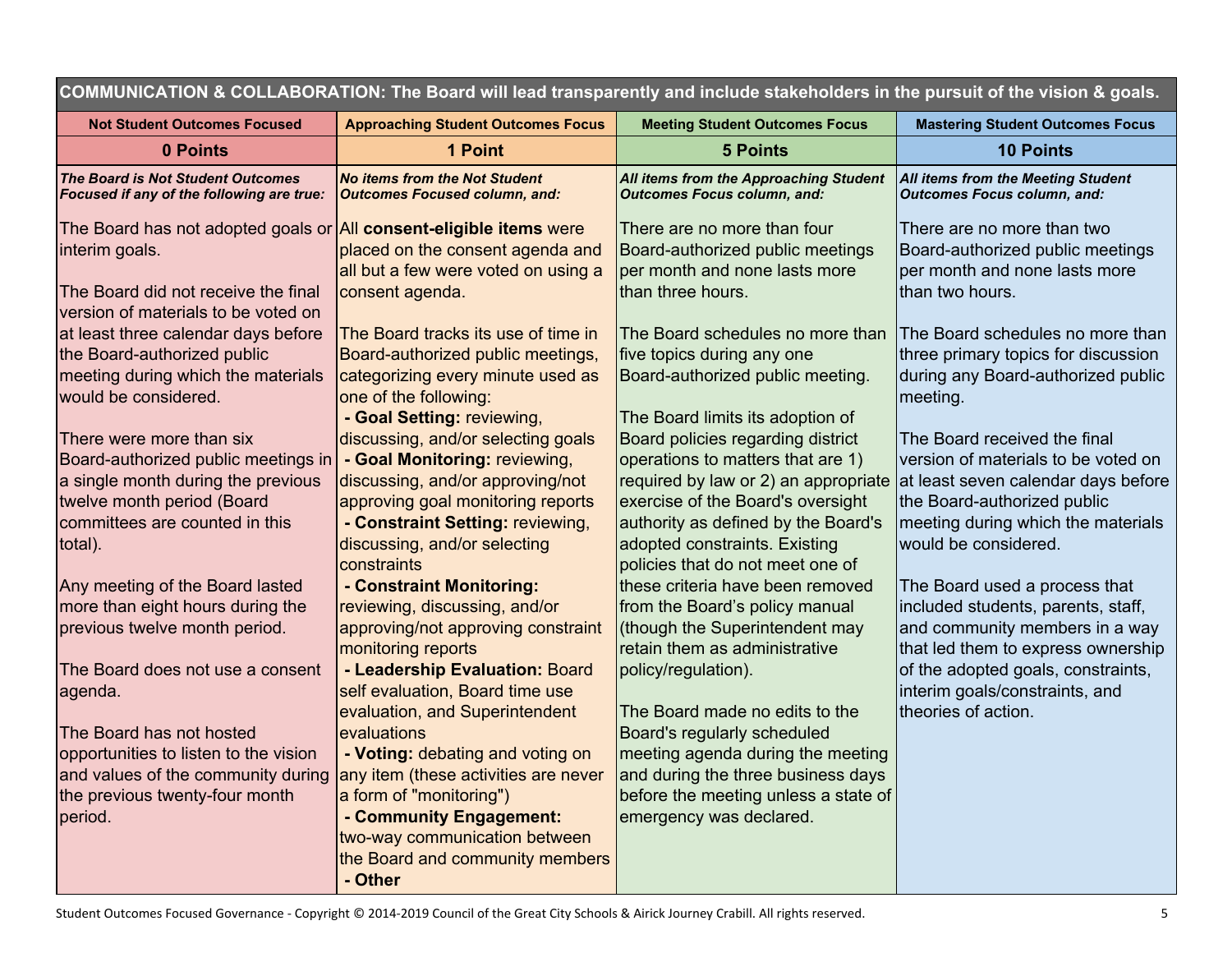| UNITY & TRUST: The Board will lead with one voice in its pursuit of the vision and goals.                                                                                                                                                                                                                                                                                                                                                                                                    |                                                                                                                                                                                                                                                                                                                                                                                                                                                                                                                                                                                                                                                                            |                                                                                                                                                                                                                                                                                                                                                                                                                                                                                                                                                                                                                                                                                                                                                                                                                                                                                  |                                                                                                                                                                                                                                                                                                                                                                                                                                                                                                                                                                                                                                                                                          |  |  |  |
|----------------------------------------------------------------------------------------------------------------------------------------------------------------------------------------------------------------------------------------------------------------------------------------------------------------------------------------------------------------------------------------------------------------------------------------------------------------------------------------------|----------------------------------------------------------------------------------------------------------------------------------------------------------------------------------------------------------------------------------------------------------------------------------------------------------------------------------------------------------------------------------------------------------------------------------------------------------------------------------------------------------------------------------------------------------------------------------------------------------------------------------------------------------------------------|----------------------------------------------------------------------------------------------------------------------------------------------------------------------------------------------------------------------------------------------------------------------------------------------------------------------------------------------------------------------------------------------------------------------------------------------------------------------------------------------------------------------------------------------------------------------------------------------------------------------------------------------------------------------------------------------------------------------------------------------------------------------------------------------------------------------------------------------------------------------------------|------------------------------------------------------------------------------------------------------------------------------------------------------------------------------------------------------------------------------------------------------------------------------------------------------------------------------------------------------------------------------------------------------------------------------------------------------------------------------------------------------------------------------------------------------------------------------------------------------------------------------------------------------------------------------------------|--|--|--|
| <b>Not Student Outcomes Focused</b>                                                                                                                                                                                                                                                                                                                                                                                                                                                          | <b>Approaching Student Outcomes Focus</b>                                                                                                                                                                                                                                                                                                                                                                                                                                                                                                                                                                                                                                  | <b>Meeting Student Outcomes Focus</b>                                                                                                                                                                                                                                                                                                                                                                                                                                                                                                                                                                                                                                                                                                                                                                                                                                            | <b>Mastering Student Outcomes Focus</b>                                                                                                                                                                                                                                                                                                                                                                                                                                                                                                                                                                                                                                                  |  |  |  |
| 0 Points                                                                                                                                                                                                                                                                                                                                                                                                                                                                                     | 1 Point                                                                                                                                                                                                                                                                                                                                                                                                                                                                                                                                                                                                                                                                    | <b>3 Points</b>                                                                                                                                                                                                                                                                                                                                                                                                                                                                                                                                                                                                                                                                                                                                                                                                                                                                  | <b>5 Points</b>                                                                                                                                                                                                                                                                                                                                                                                                                                                                                                                                                                                                                                                                          |  |  |  |
| The Board is Not Student Outcomes<br>Focused if any of the following are true:                                                                                                                                                                                                                                                                                                                                                                                                               | <b>No items from the Not Student</b><br><b>Outcomes Focused column, and:</b>                                                                                                                                                                                                                                                                                                                                                                                                                                                                                                                                                                                               | All items from the Approaching Student<br><b>Outcomes Focus column, and:</b>                                                                                                                                                                                                                                                                                                                                                                                                                                                                                                                                                                                                                                                                                                                                                                                                     | All items from the Meeting Student<br><b>Outcomes Focus column, and:</b>                                                                                                                                                                                                                                                                                                                                                                                                                                                                                                                                                                                                                 |  |  |  |
| The Board has not adopted goals or Attendance at all regularly<br>interim goals.<br>The Board has not adopted policies<br>that establish Board operating<br>procedures.<br>Any Board Member voted on an<br>item on which they had a conflict of<br>interest, as defined by law, during<br>the previous three month period.<br><b>Board Members serve on</b><br>committees formed by the<br>Superintendent or staff without<br>approval of the Superintendent and<br>a majority of the Board. | scheduled Board meetings was<br>over 80% during the previous three<br>month period.<br>The Board has adopted a policy<br>requiring that information provided<br>by the Superintendent to one Board<br>Member is provided to all Board<br>Members.<br>The Board reviews all policies<br>governing Board operating<br>procedures once per year.<br>The Board has adopted an Ethics &<br>Conflicts of Interest Statement and<br>all Board Members have signed the<br>statement during the previous<br>twelve month period.<br><b>All Board Members understand that</b><br>if the Board has committees, their<br>role is only to advise the Board, not<br>to advise the staff. | The Board has included language<br>in its Ethics & Conflicts of Interest<br><b>Statement requiring that Board</b><br>Members do not give operational<br>advice or instructions to staff<br>members.<br>The Board has included language<br>in its Ethics & Conflicts of Interest<br><b>Statement requiring that Board</b><br>Members are responsible for the<br>outcomes of all students, not just<br>students in their region of the<br>district.<br>The Board has included language<br>in its Ethics & Conflicts of Interest<br><b>Statement requiring that Board</b><br>Members fully recuse themselves<br>from matters involving individuals or<br>organizations who made campaign<br>contributions to them or who<br>appointed them.<br>The Board unanimously agreed<br>during the most recent quarterly<br>self-evaluation that all Board<br>Members have honored the three | The Board unanimously agreed<br>during the most recent quarterly<br>self-evaluation that all Board<br>Members adhered to all policies<br>governing Board operating<br>procedures during the previous<br>three month period.<br>All Board Members and the<br>Superintendent agreed during the<br>most recent quarterly<br>self-evaluation that none of the<br>Board Members have given<br>operational advice or instructions to<br>staff members.<br><b>All Board Members have</b><br>memorized the Board's goals and<br>interim goals.<br>The Board conducted a quarterly<br>self-evaluation during the previous<br>three month period and<br>unanimously voted to adopt the<br>results. |  |  |  |
|                                                                                                                                                                                                                                                                                                                                                                                                                                                                                              |                                                                                                                                                                                                                                                                                                                                                                                                                                                                                                                                                                                                                                                                            | aforementioned ethical boundaries<br>during the previous three month<br>period.                                                                                                                                                                                                                                                                                                                                                                                                                                                                                                                                                                                                                                                                                                                                                                                                  |                                                                                                                                                                                                                                                                                                                                                                                                                                                                                                                                                                                                                                                                                          |  |  |  |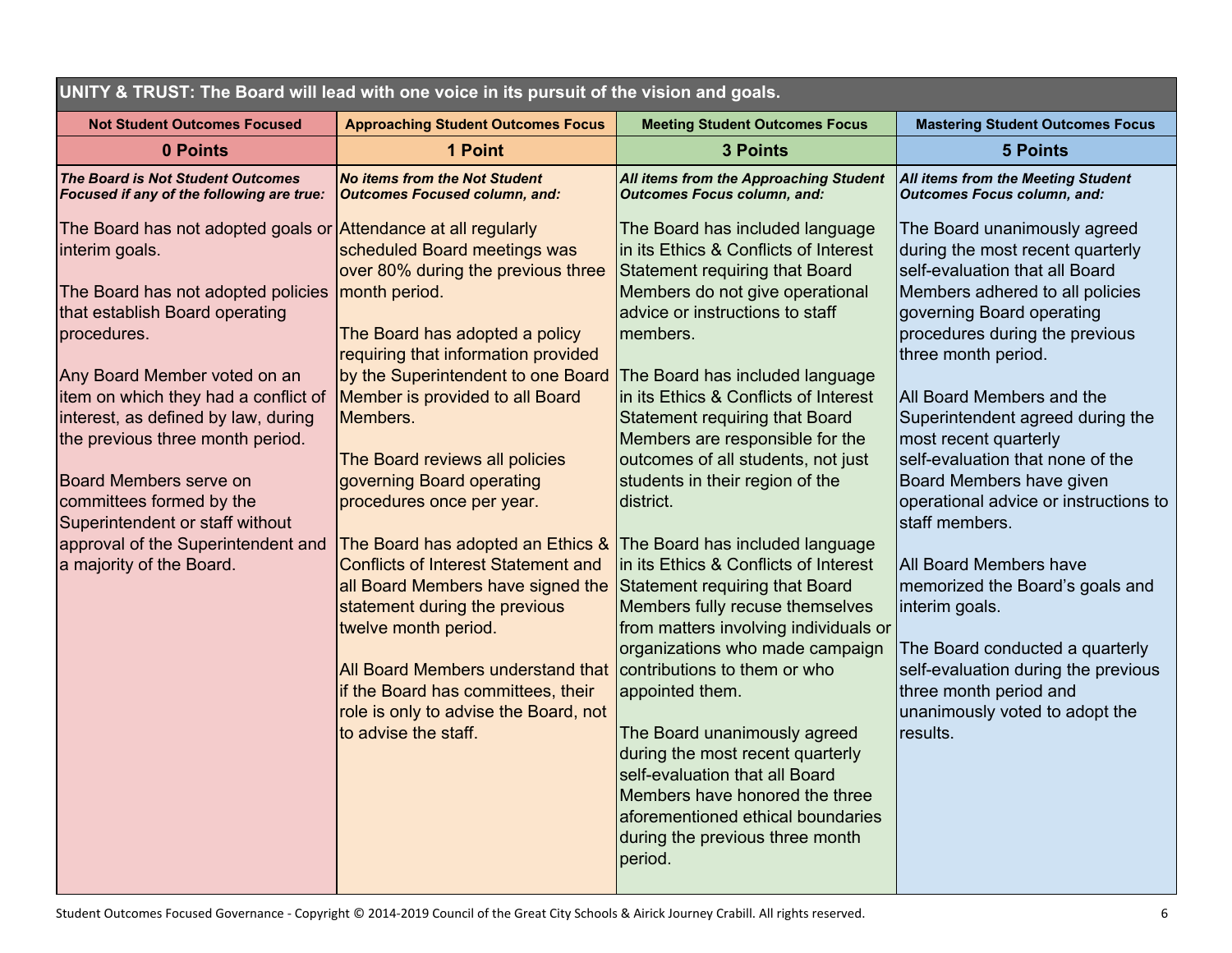CONTINUOUS IMPROVEMENT: The Board will invest time and resources toward improving its focus on the vision and goals.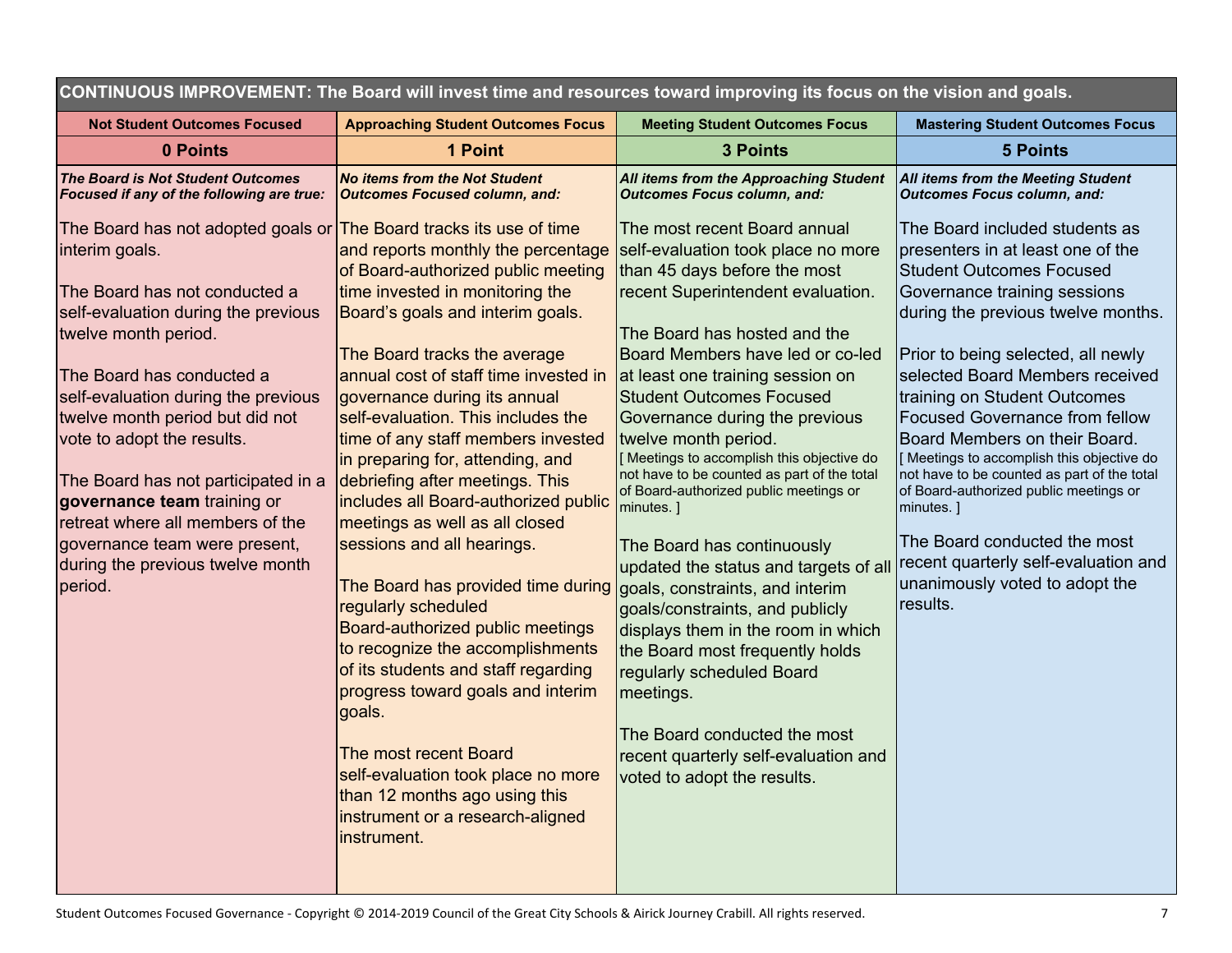# **DEFINITIONS**

**Adult Outcomes:** A measure of school system results that are not student results; outcomes that are not student outcomes. [ see Outcomes, Student Outcomes definitions ]

**Adult Outputs**: The adult experiences resulting from a particular set of inputs that are usually knowable in the midst of a cycle and that are a measure of the adults' role in the implementation of the program or strategy. Outputs that are not student outputs. [ see Outputs, Student Outputs definitions ]

**Board-Authorized Public Meeting**: Any non-privileged meeting authorized by the Board or Board president including, but not limited to, Board workshops, Board hearings, and Board committees. Legally mandated hearings are exempted from this definition. [ see Board Work definition ]

**Board Work**: Items that are discussed and/or acted on during Board-authorized public meetings because either state or federal law/rule requires the Board to do so or because the items directly pertain to the Board's adopted goals or constraints. Items that are not legally required and that the Board has not designated as Board work through the Board's goals or constraints are, by default, Superintendent work. [ see Board-authorized Public Meeting definition ]

**Community Engagement:** Time invested by the Board in two-way communication between the Board and community members.

**Consent-Eligible Items**: Matters on the Board agenda that include, but that are not limited to, personnel actions, contract renewals, previous meeting minutes, policy updates, construction amendments, non-monitoring administrative reports, committee reports, enrollment updates, and regular financial reports where financial activities remained within budgetary parameters. [ see Board-authorized Public Meeting, Board Work definitions ]

**Constraint:** An operational action or class of actions, usually strategic not tactical, the Superintendent may not use or allow in pursuit of the district's student outcome goals. Constraints are based on the community's values and are aligned with the vision and goals. [ see Examples section; see Constraint Monitoring, Constraint Setting, Interim Constraint, Theory of Action definitions ]

**Constraint Monitoring:** Time invested by the Board in reviewing, discussing and/or accepting/not accepting constraint monitoring reports. [ see Constraint, Interim Constraint, Monitoring definitions ]

**Constraint Setting:** Time invested by the Board in reviewing, discussing, and/or selecting constraints. [ see Constraint, Interim Constraint, Theory of Action definitions ]

**Ending Date**: The month/year by when the goal will reaching the ending point. In goal setting, the ending date can be no less than one and no more than five years away. The ending date is often represented by the 'Z' in sample goals: "the measure will move from W% on X to Y% by Z." [ see Ending Point, Goal Setting, SMART definitions ]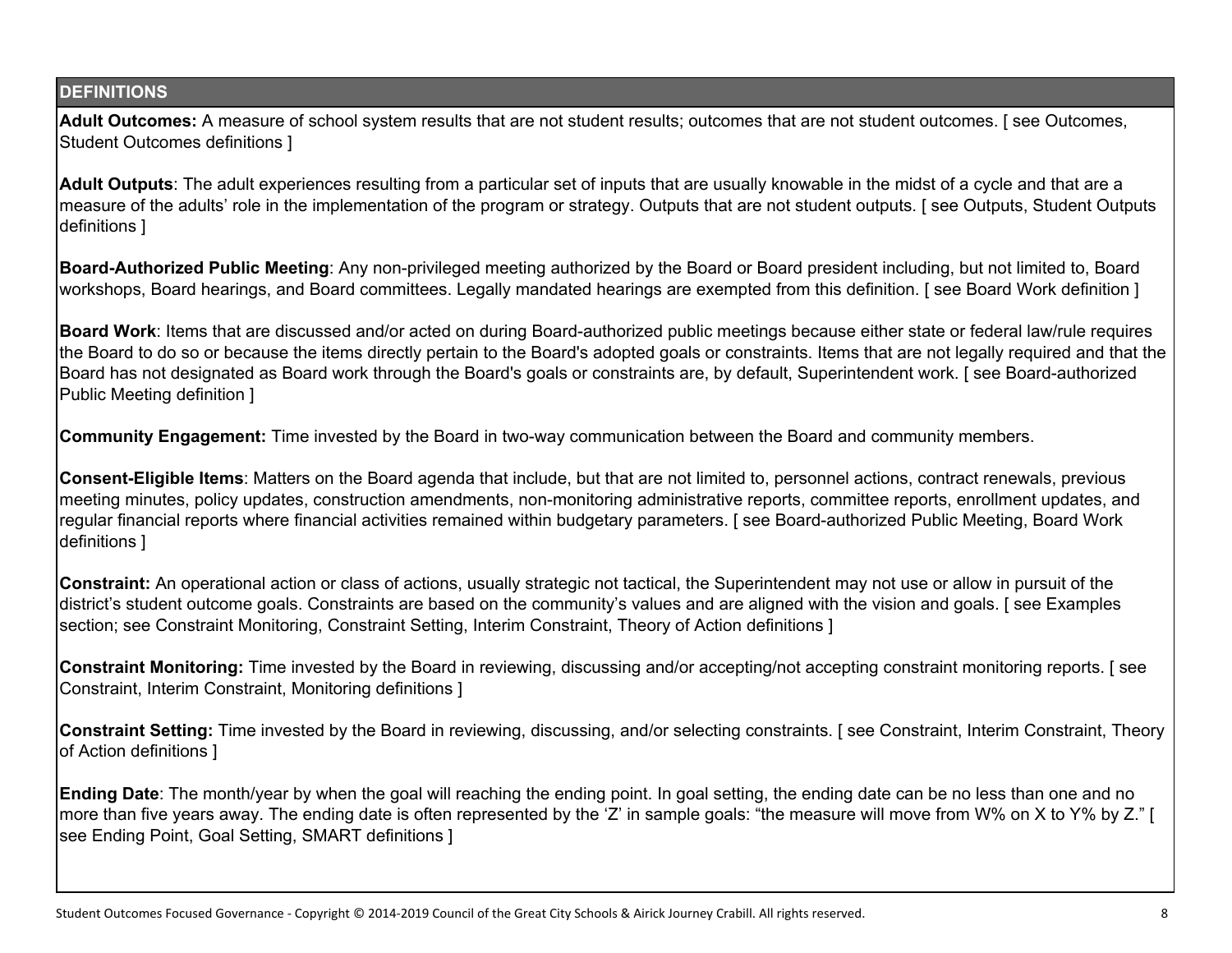**Ending Point**: The goal's desired number/percentage at the time of the ending date. The ending point is often represented by the 'Y' in sample goals: "the measure will move from W% on X to Y% by Z." [ see Ending Date, Goal Setting, SMART definitions ]

**Goals**: Policy statements that are SMART, that are student outcomes focused, and that describe the Board's top priorities during the timeline for which they are adopted. The first priority for resource allocation in the district should be toward achieving the Board's goals. Once those allocations are complete, remaining resources may be allocated in a manner that addresses the additional needs and obligations of the district. Goals generally are set for a three to five year period.Goals generally take the form of "student outcome will increase from X to Y by Z." [ see Goal Examples section; see SMART, Student Outcome definitions ]

**Goal Monitoring:** Time invested by the Board in reviewing, discussing and/or accepting/not accepting goal monitoring reports. No fewer than 50% of the minutes spent in Board-authorized public meetings should be invested in goal monitoring or goal setting. Debating and voting on Board items is never a form of goal monitoring. [see Board-authorized Public Meeting, Goal, Goal Setting, Interim Goal, Monitoring definitions ]

**Goal Setting:** Time invested by the Board in reviewing, discussing, and/or selecting goals. No fewer than 50% of the minutes spent in Board-authorized public meetings should be invested in goal monitoring or goal setting. [ see Board-authorized Public Meeting, Goal, Goal Monitoring, Interim Goal, Monitoring definitions ]

**Governance Team**: All Board Members and the Superintendent. The Superintendent is not a member of the Board, but is a member of the governing team.

**Implementation Instruments**: Measures that describe the quality of effort that goes into execution of inputs or outputs. This document is an example of an implementation instrument for the governing team's outputs.

**Inputs**: Resources and activities invested in a particular program or strategy that are usually knowable at the beginning of a cycle and that are a measure of effort applied. [ see Outcomes, Outputs definitions ]

**Interim Goals**: A measure of progress toward a defined goal that can be expressed as a number or percentage. [ see Goal Examples section ]

**Interim Constraint**: A measure of progress toward a defined constraint that can be expressed as a number or percentage. [ see Constraint Examples section ]

**Leadership Evaluation:** The Board conducting routine self-evaluations and Superintendent evaluations. It is recommended to include months during which leadership evaluation will take place on the monitoring calendar.

**Measure:** The instrument, assessment, or other means used to quantify something. In the context of goals, this is often an evaluation of student performance such a district or state exam. [ see Goal Setting, SMART definition ]

**Monitoring:** A Board process that includes the Board receiving monitoring reports on the timeline indicated by the monitoring calendar, discussing them, and voting to accept or not accept them. The intention of monitoring is to determine whether reality matches the Board's goals / constraints.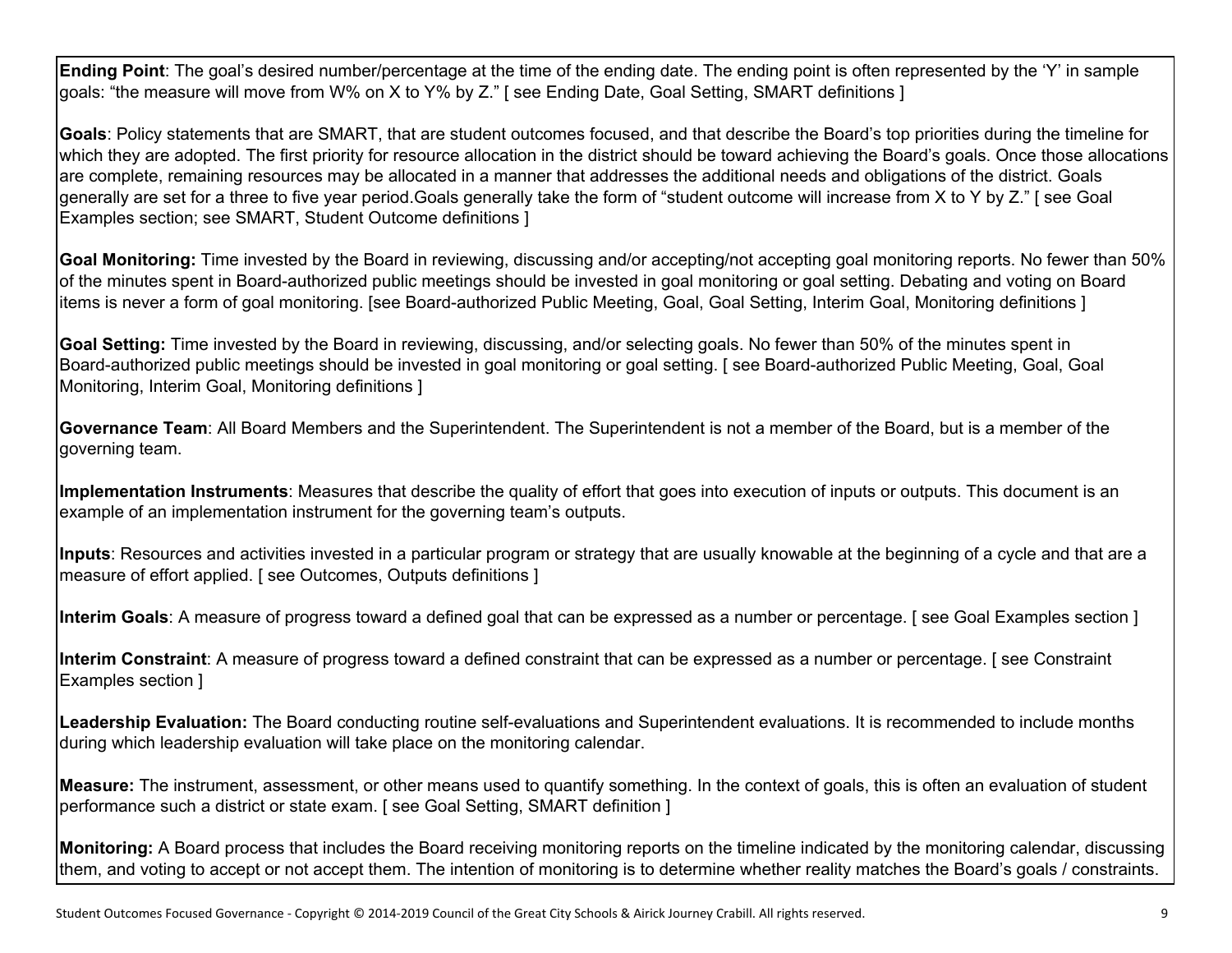**Monitoring Calendar**: A Board-adopted multi-year schedule that describes months during which goals, interim goals, constraints, and interim constraints are reported to the Board.

**Monitoring Report**: A report that provides evidence of progress to the Board regarding their adopted goals and constraints. Each monitoring report must contain 1) the goal/constraint being monitored, 2) the interim goals/constraints showing the previous three reporting periods, the current reporting period, and the annual and ending point numbers/percentages, 3) the Superintendent's evaluation of performance ("red/yellow/green" or "on track/partially off/off track" or "compliant/partially compliant/non-compliant" or whatever other status labels the district uses for progress monitoring), and 4) supporting documentation that shows the evidence and describes any needed next steps.

**Outcomes**: The impact of the program or strategy that is usually knowable at the end of a cycle and that is a measure of the effect on the intended beneficiary. [ see Adult Outcomes, Inputs, Outputs, Student Outcomes definitions ]

**Outputs**: The result of a particular set of inputs that is usually knowable in the midst of a cycle and that is a measure of the implementation of the program or strategy. [ see Inputs, Outcomes definitions ]

**Population**: The group of students who will be impacted and/or who are being measured. [see Goal Setting, SMART definition ]

**SMART**: An acronym for "specific, measurable, attainable, results-focused, time-bound." Goals and interim goals partially accomplish SMART-ness by having a specific measure, population, starting points, ending points, starting dates, and ending dates. [ see Ending Date, Ending Point, Measure, Population, Starting Date, Starting Point definitions ]

**Starting Date**: The month/year that the goal is set. The starting date is often represented by the 'X' in sample goals: "the measure will move from W% on X to Y% by Z." [ see Goal Setting, SMART, Starting Point definitions ]

**Starting Point**: The goal's current number/percentage at the time of adoption. The starting point is often represented by the 'W' in sample goals: "the measure will move from W% on X to Y% by Z." [ see Goal Setting, SMART, Starting Date definitions ]

**Student Outcomes**: A measure of school system results that are student results rather than adult results; outcomes that are a measure of what students know or are able to do. Student outcomes are distinct from adult outcomes. [see Adult Outcomes, Goals, Outcomes definitions ]

**Student Outputs**: The student experiences resulting from a particular set of inputs that are usually knowable in the midst of a cycle and that are a measure of the students' role in the implementation of the program or strategy. Student outputs are distinct from adult outputs. [ see Adult Outputs, Outputs definition ]

**Theory of Action**: A set of high level strategies to which all district inputs and outputs must be aligned. Unlike other constraints, theories of action do not have interim constraints. [ see Examples section; see Constraint definition ]

**Values**: The shared understanding of what the community considers important but that is not the vision. Where the vision describes what the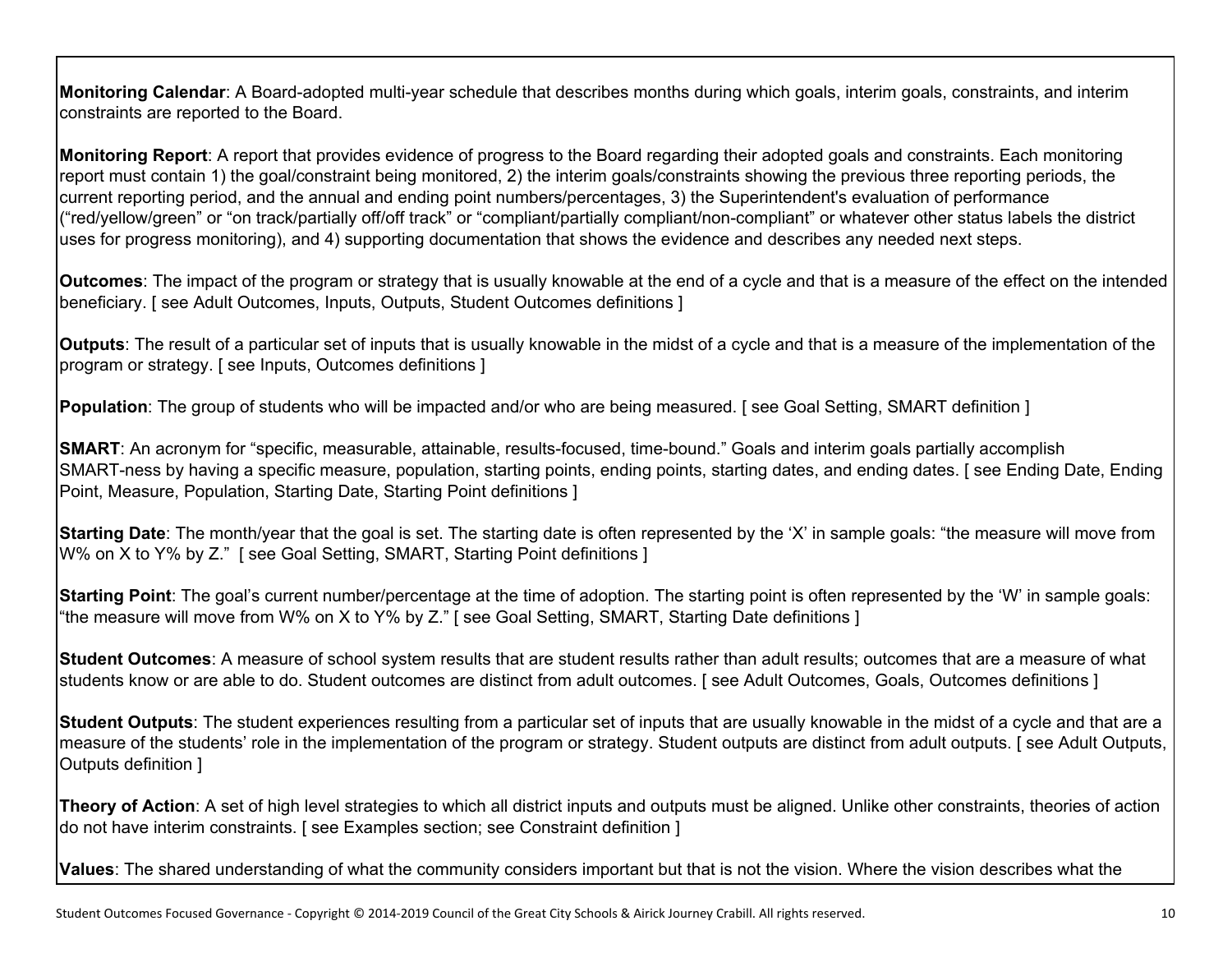community wants to see happen, values describe what the community does not want to see happen. Values describe protections the community wants to see put into place. It is not appropriate for the Board to allow the community's values to be violated, even if doing so would support the accomplishment of the vision. The values are most often expressed as a constraint or a theory of action. Constraints generally are set for a three to five year period; theories of action generally are set for a five to ten year period.

**Vision**: The shared understanding of what the community ultimately desires to accomplish for all students. Where values describe what the community does not want to see, vision describes what the community does want to see happen. Vision describes the direction the community wants to see the school system go. A vision is most often expressed as an aspirational policy statement that describes what the Board understands the community's desire for the future to be. Vision statements generally are set for a five to ten year period.

**Voting:** Time invested by the Board in debating and voting on any item. Unless indicated elsewhere in this document, these activities are never a form of "monitoring".

# **GOAL EXAMPLES**

#### **Sample Goals:**

- Many of these examples are drawn from current or proposed goals from CGCS member districts (or adaptations of their policy that meet *the goal definition).*
- The percentage of kindergarten students who will enter kindergarten school-ready on a multidimensional assessment will increase from W% on X date to Y% by Z date
- The percentage of graduates who are persisting in the second year of their post-secondary program will increase from W% on X to Y% by Z
- The percentage of free and reduced lunch-eligible students in kindergarten through 2nd grade who are reading/writing on or above grade level on the district's summative assessment will increase from W% on X to Y% by Z
- The percentage of students at underperforming schools who meet or exceed the state standard will increase from W% on X to Y% by Z
- The percentage of males of color who graduate with an associate's degree will increase from W% on X to Y% by Z

# **Sample Interim Goals:**

- *Many of these examples are drawn from CGCS' "Academic KPIs" work.*
- The percentage of students successfully passing Algebra I by the end of ninth grade will increase from W% on X to Y% by Z
- The percentage of students showing growth from one district formative assessment to the next will increase from W% on X to Y% by Z
- The percentage of students earning at least three IB, AP, or college credits each semester will increase from W% on X to Y% by Z

# **CONSTRAINT EXAMPLES**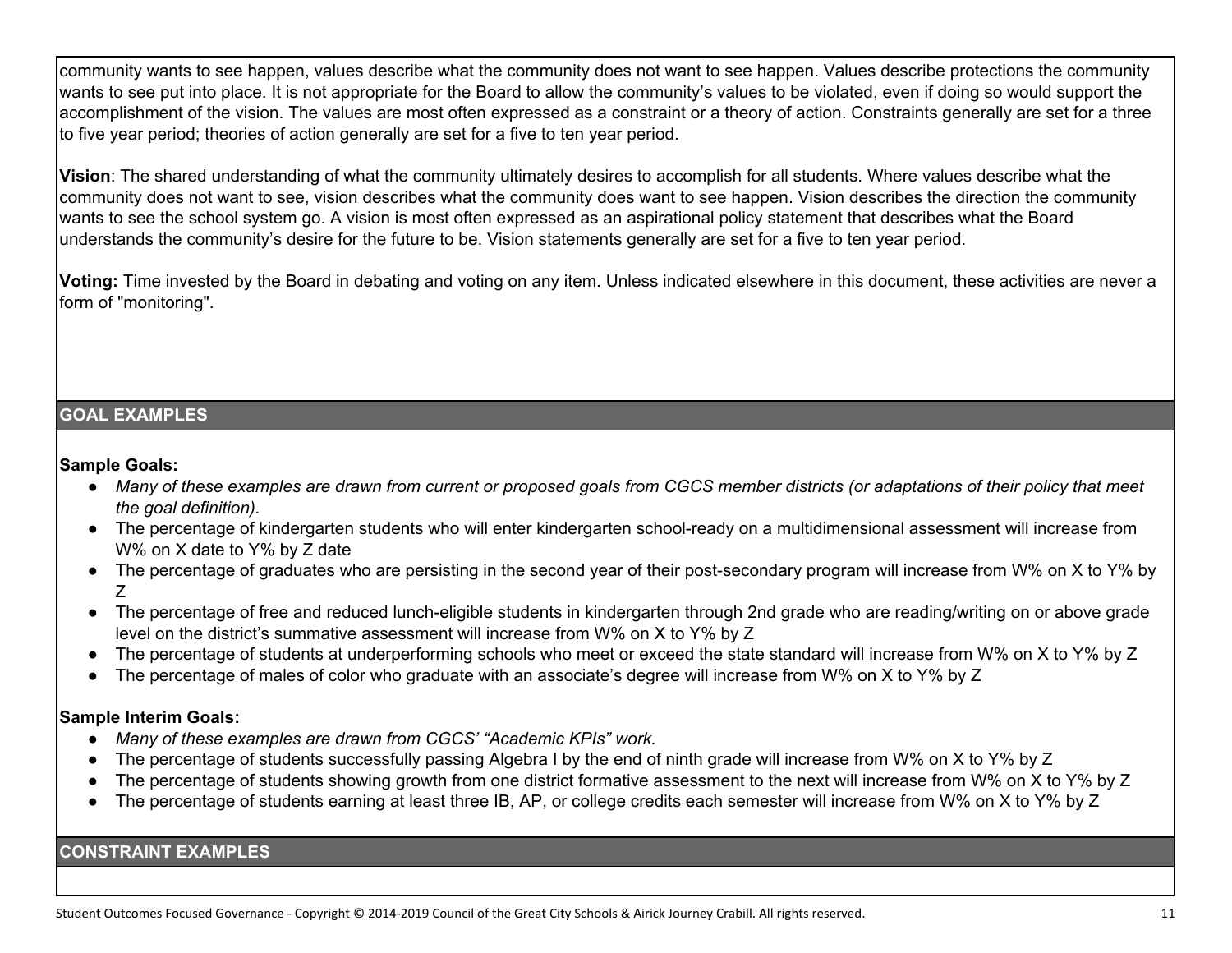#### **Sample Constraints:**

- Many of these examples are drawn from current or proposed constraints from CGCS member districts (or adaptations of their policy that *meet the constraint definition).*
- The Superintendent will not allow underperforming campuses to have principals or teachers who rank in the bottom two quartiles of principal or teacher district-wide performance
- The Superintendent will not propose major decisions to the Board without first having engaged students, parents, community, and staff
- The Superintendent will not allow the number or percentage of students at underperforming campuses to remain the same or increase
- The Superintendent will not allow the inequitable treatment of students

#### **Sample Interim Constraints:**

- *Many of these examples are drawn from CGCS' "Managing for Results" work.*
- The percentage of People Incidents per 1,000 Students at underperforming schools will decline from W% on X to Y% by Z
- The Employee Separation Rate for principals and teachers in the top quartile of district-wide performance will decline from W% on X to Y% by Z

# **THEORY OF ACTION EXAMPLES**

#### **Sample Theories of Action:**

• Some of these examples are drawn from current or proposed Theories of Action from CGCS member districts (or adaptations of their policy *that meet the Theories of Action definition).*

# ● **Managed Instruction:**

- If instructional materials and methods are directed by the central office to ensure that students experience consistency and quality of instructional delivery across a system of campuses;
- Then central office will be responsible for accomplishing the Board's goals while operating within the Board's other constraints.

# **Earned Autonomy:**

- If the central office directly operates some schools and grants varying levels of autonomy to other schools; and
- If the central office will clearly define operational thresholds that deserve higher levels of autonomy, and the specific autonomies earned, consistent with Board goals and constraints;
- Then responsibility for accomplishing the Board's goals while operating within the Board's constraints will vary between central office and school leaders based on school-level operational capacity and student outcomes.

# **Performance Empowerment:**

- If the central office devolves autonomy to schools; and
- If the central office empowers parents to make choices among schools operated by differing partners; and
- If the central office creates performance contracts with schools, annually evaluates performance of and demand for schools, and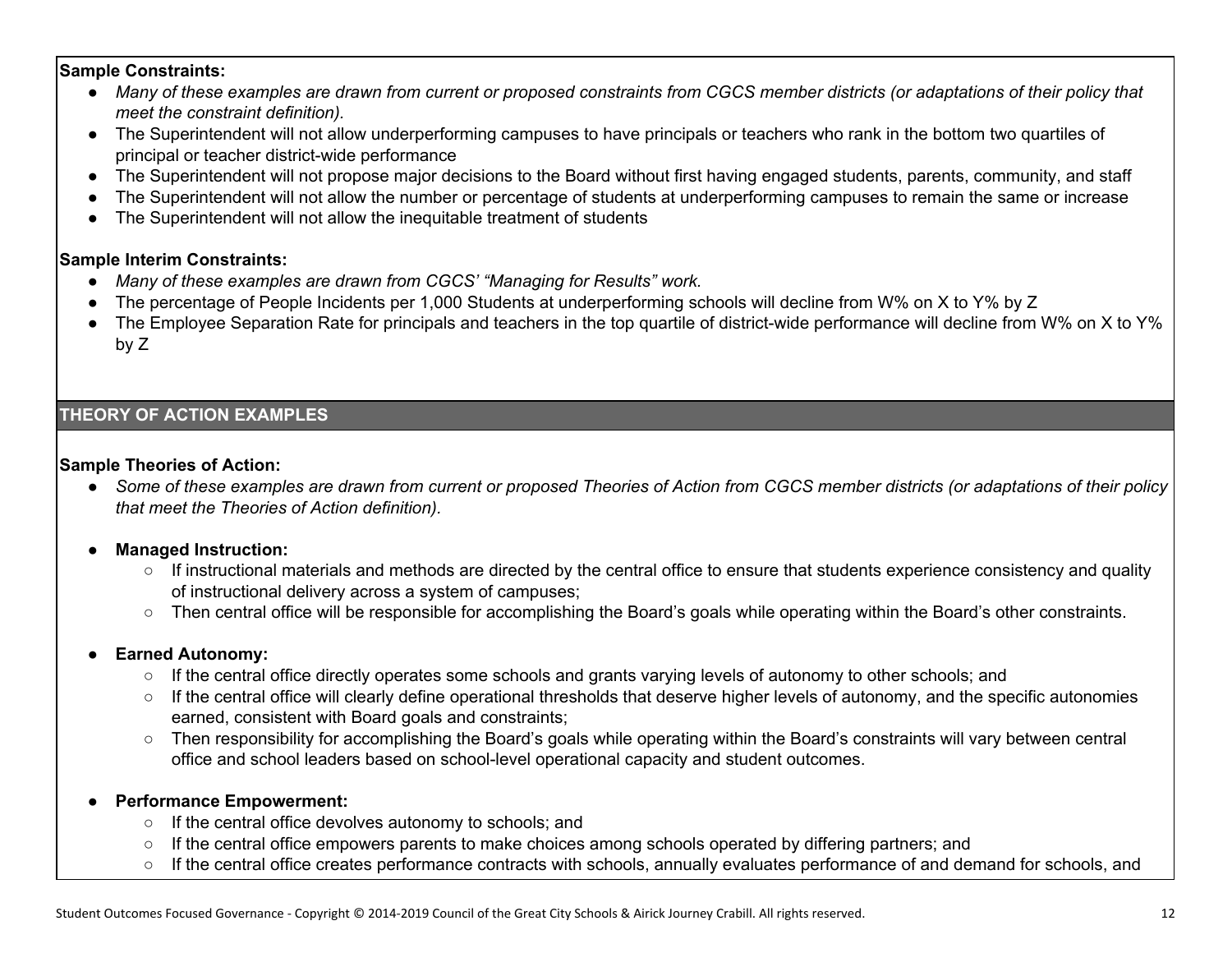makes strategic decisions regarding growing access to high performing schools and addressing low performers;

○ Then school performance contracts will require the school to accomplish the Board's goals while operating within the Board's other constraints.

## **SOURCES**

#### **Primary Sources**

- **Effective Governance Survey**, Council of the Great City Schools (2015)
- **Roles and Responsibilities of Local School Board Members in Relation to Student Achievement**, Mary Delagardelle (2006): <https://lib.dr.iastate.edu/cgi/viewcontent.cgi?article=2504&context=rtd>
- **The Impact of School Board Governance on Academic Achievement in Diverse States**, Michael Ford (2013): http://dc.uwm.edu/cgi/viewcontent.cgi?article=1334&context=etd
- **The Relationship Between School Board Governance Behaviors and Student Achievement**, Ivan J. Lorentzen (2013): http://scholarworks.umt.edu/cgi/viewcontent.cgi?article=2406&context=etd
- The Governance Factor: A Predictive Study of School Board Influence on Student Achievement in Texas Public Schools, Marc Puig (2014): http://umhblibrary.contentdm.oclc.org/cdm/ref/collection/p16668coll9/id/1197
- School Board Governance and Student Achievement: School Board Members' Perceptions of Their Behaviors and Beliefs, Bobbie Plough (2014): https://files.eric.ed.gov/fulltext/EJ1028871.pdf

**School Board Governance: The Times They are A-Changin'**, Paul Johnson (2011): https://doi.org/10.1177%2F1555458911413887

- Factors That Influence School Board Actions to Support Student Achievement: A Multi-Case Study of High-Achieving Rural School **Districts**, Colleen Timm (2012): <https://eric.ed.gov/?id=ED549096>
- School Boards and Student Achievement: The Relationship between Previously Identified School Board Characteristics and Improved **Student Learning, Jonathon Holmen (2016): https://digitalcommons.spu.edu/cgi/viewcontent.cgi?&article=1013&context=soe\_etd**
- Do School Board Governance Best Practices Improve District Performance? Testing the Key Work of School Boards in Wisconsin, Michael Ford & Douglas Ihrke (2015): <https://doi.org/10.1080/01900692.2014.982293>
- **Pennsylvania Public School Board Effectiveness: Does It Influene Student Performance?**, Aiko Maurer: <https://knowledge.library.iup.edu/cgi/viewcontent.cgi?article=2365&context=etd>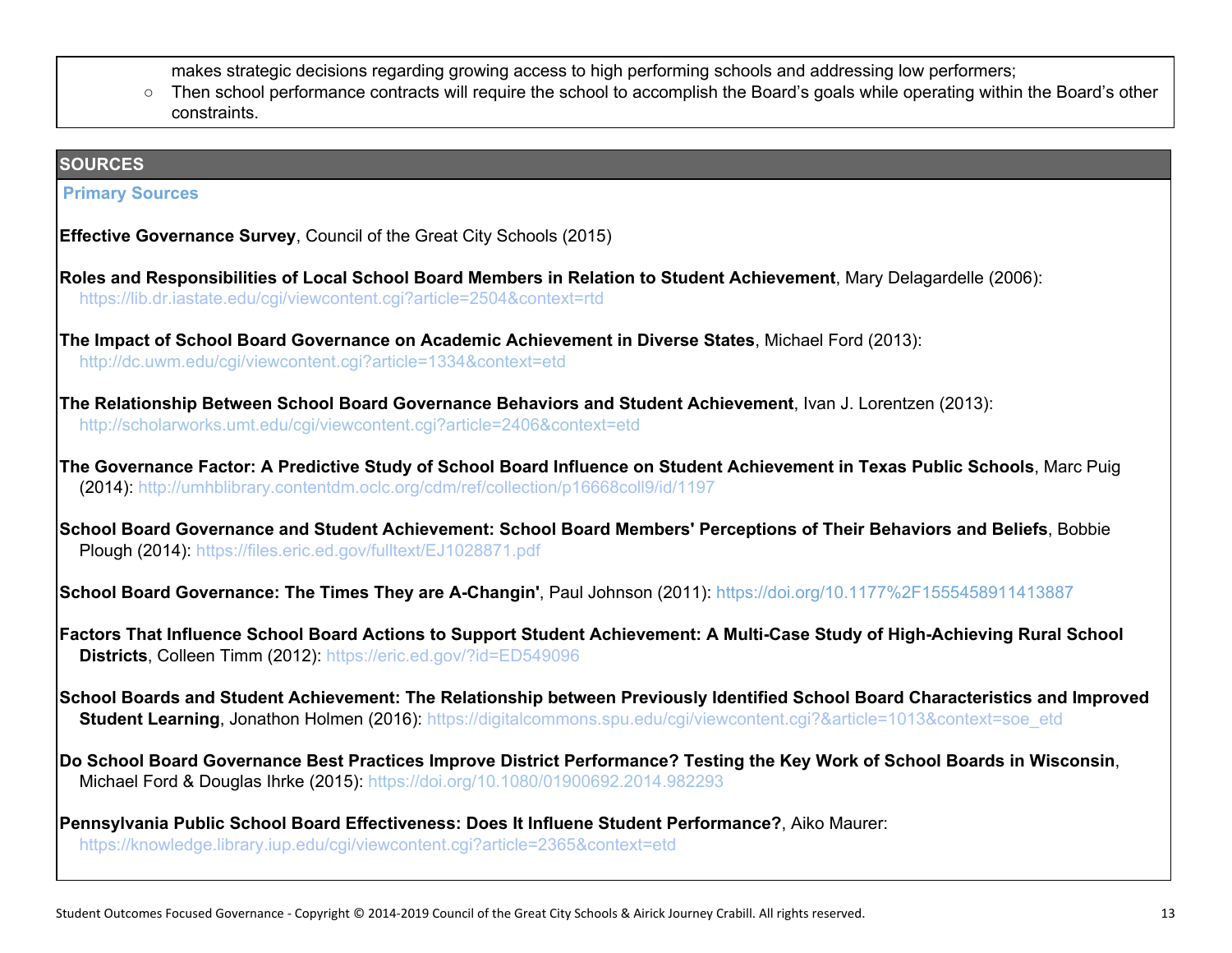A Comparison of Missouri School Board Best Practices Based on School District Size, Level of Success, and Geographic Region, Brian Sims (2012)[:](https://mospace.umsystem.edu/xmlui/bitstream/handle/10355/33107/research.pdf) <https://mospace.umsystem.edu/xmlui/bitstream/handle/10355/33107/research.pdf>

**School District Leadership That Works**, J. Timothy Waters & Robert Marzano (2006):

https://www.mcrel.org/wp-content/uploads/2016/03/McREL-research-paper\_-Sept2006\_District-Leadership-That-Works-Effect-of-Superintenden t-Leadership-on-Student-Achievement-.pdf

**Doing Things Right: Effectiveness in Local Nonprofit Organizations, A Panel Study**, Robert D. Herman and David O. Renz (2004): <https://www.jstor.org/stable/3542567>

**Exploring the Association between Board and Organizational Performance in Nonprofit Organizations**, William Brown (2005): <https://onlinelibrary.wiley.com/doi/abs/10.1002/nml.71>

**Lone Star Governance**, Texas Education Agency (2016)[:](https://onlinelibrary.wiley.com/doi/abs/10.1002/nml.71) *<http://tea.texas.gov/lsg/>*

# **Secondary Sources**

**Eight Characteristics of Effective School Boards**, National School Board Association (2011): <http://www.centerforpubliceducation.org/Main-Menu/Public-education/Eight-characteristics-of-effective-school-boards>

The Lighthouse Inquiry: School Board/Superintendent Team Behaviors in School Districts with Extreme Differences in Student **Achievement**, Iowa Association of School Boards (2000):

https://www.researchgate.net/publication/234770383\_The\_Lighthouse\_Inquiry\_School\_BoardSuperintendent\_Team\_Behaviors\_in\_School\_Dist ricts\_with\_Extreme\_Differences\_in\_Student\_Achievement

**The Role of School Boards in Improving Student Achievement**, Washington State School Directors' Association: http://files.eric.ed.gov/fulltext/ED521566.pdf

**The School Board Role in Creating the Conditions for Student Achievement**, California School Boards Association: <https://www.csba.org/GovernanceAndPolicyResources/~/media/CSBA/Files/GovernanceResources/Reports/201705BoardResearchReport.ashx>

**Policy Governance Consistency Framework**, International Policy Governance Association[:](https://www.policygovernanceassociation.org/assets/documents/principles-and-model-consistency-framework-2014.pdf) <https://www.policygovernanceassociation.org/assets/documents/principles-and-model-consistency-framework-2014.pdf>

**School Board Quality Balanced Governance Report**, Thomas Alsbury[:](https://aasb.org/wp-content/uploads/ACADEMY_HO-10-Balanced-Governance-External-Eval-Sample-2015.pdf) [https://aasb.org/wp-content/uploads/ACADEMY\\_HO-10-Balanced-Governance-External-Eval-Sample-2015.pdf](https://aasb.org/wp-content/uploads/ACADEMY_HO-10-Balanced-Governance-External-Eval-Sample-2015.pdf)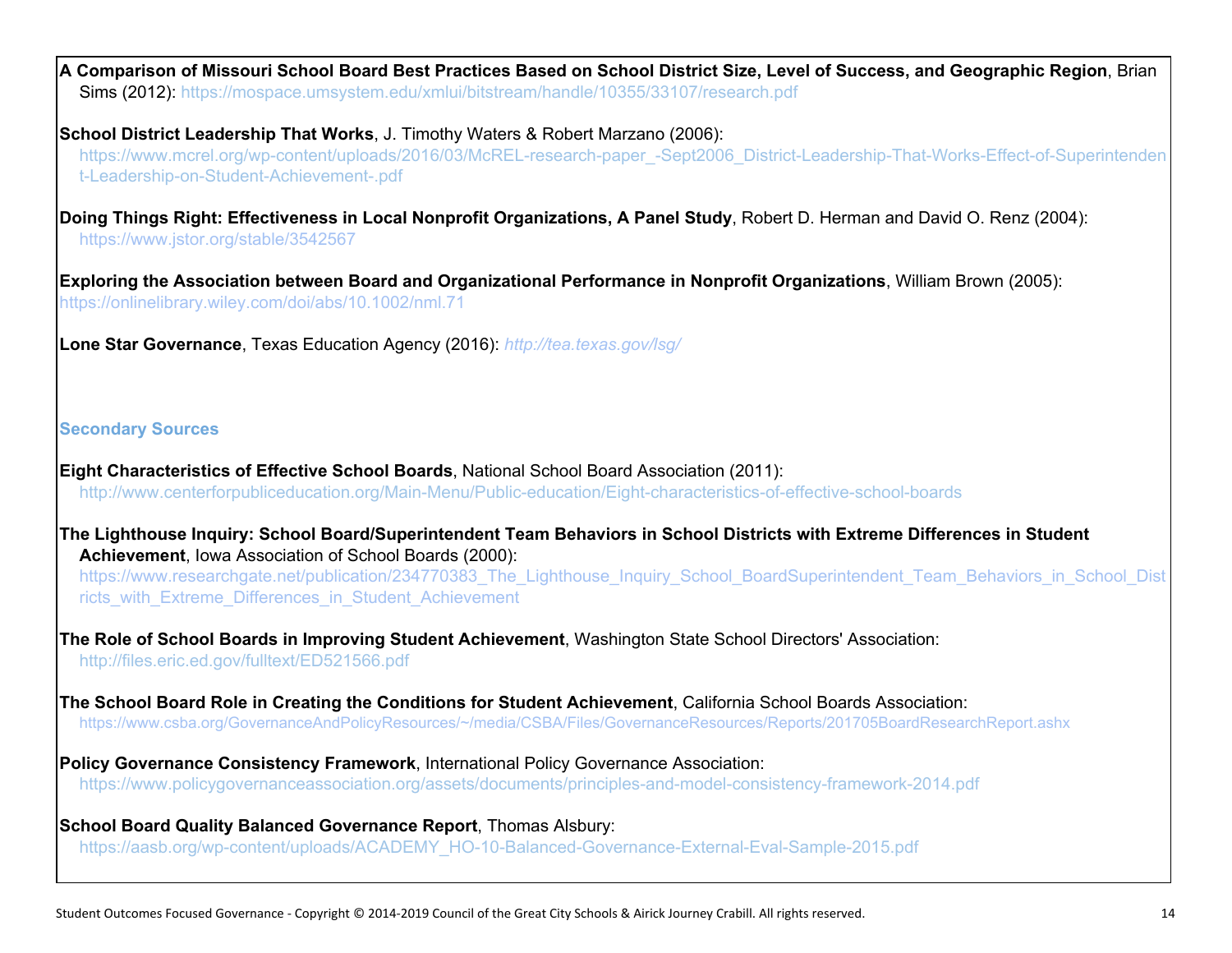**Building A Board That Works**, U.S. Department of State: https://www.state.gov/m/a/os/41119.htm **Does School Board Leadership Matter?**, Arnold F. Shober & Michael T. Hartney: https://edex.s3-us-west-2.amazonaws.com/publication/pdfs/Does-School-Board-Leadership-Matter-FINAL.pdf **Related Books What School Boards Can Do**, Donald R. McAdams[:](https://www.amazon.com/dp/0807746487/) <https://www.amazon.com/dp/0807746487/> **The 4 Disciplines of Execution**, Chris McChesney, Sean Covey, & Jim Huling: <https://www.amazon.com/dp/B005FLODJ8/> **The Future of School Board Governance**, Thomas L. Alsbury[:](https://www.amazon.com/dp/1578867959/) <https://www.amazon.com/dp/1578867959/> **Boards That Make A Difference**, John Carver: <https://www.amazon.com/dp/B008L01JWO/> **Good To Great**, Jim Collins: <https://www.amazon.com/dp/B0058DRUV6/> **The Fifth Discipline**, Peter M. Senge[:](https://www.amazon.com/dp/B000SEIFKK/) <https://www.amazon.com/dp/B000SEIFKK/> **Influencer**, Joseph Grenny, Kerry Patterson, et al: <https://www.amazon.com/dp/B00BPO7710/> **The Three Laws of Performance**, Steve Zaffron and Dave Logan: <https://www.amazon.com/dp/B005QPDNTY/> **Leadership and Self-Deception**, The Arbinger Institute: <https://www.amazon.com/dp/1523097809/> **Crucial Conversations**, Kerry Patterson, Joseph Grenny, Ron McMillan, & Al Switzler[:](https://www.amazon.com/dp/1523097809/) <https://www.amazon.com/dp/B005K0AYH4/> **Leading Change**, John P. Kotter[:](https://www.amazon.com/dp/B00A07FPEO/) <https://www.amazon.com/dp/B00A07FPEO/> **Immunity To Change**, Robert Kegan & Lisa Lahey: <https://www.amazon.com/dp/B004OEILH2/> **Who Killed Change**, Pat Zigarmi & Ken Blanchard: <https://www.amazon.com/dp/B002AR2Q1W/> **Standardized Testing Primer**, Richard P. Phelps: https://www.amazon.com/dp/082049741X/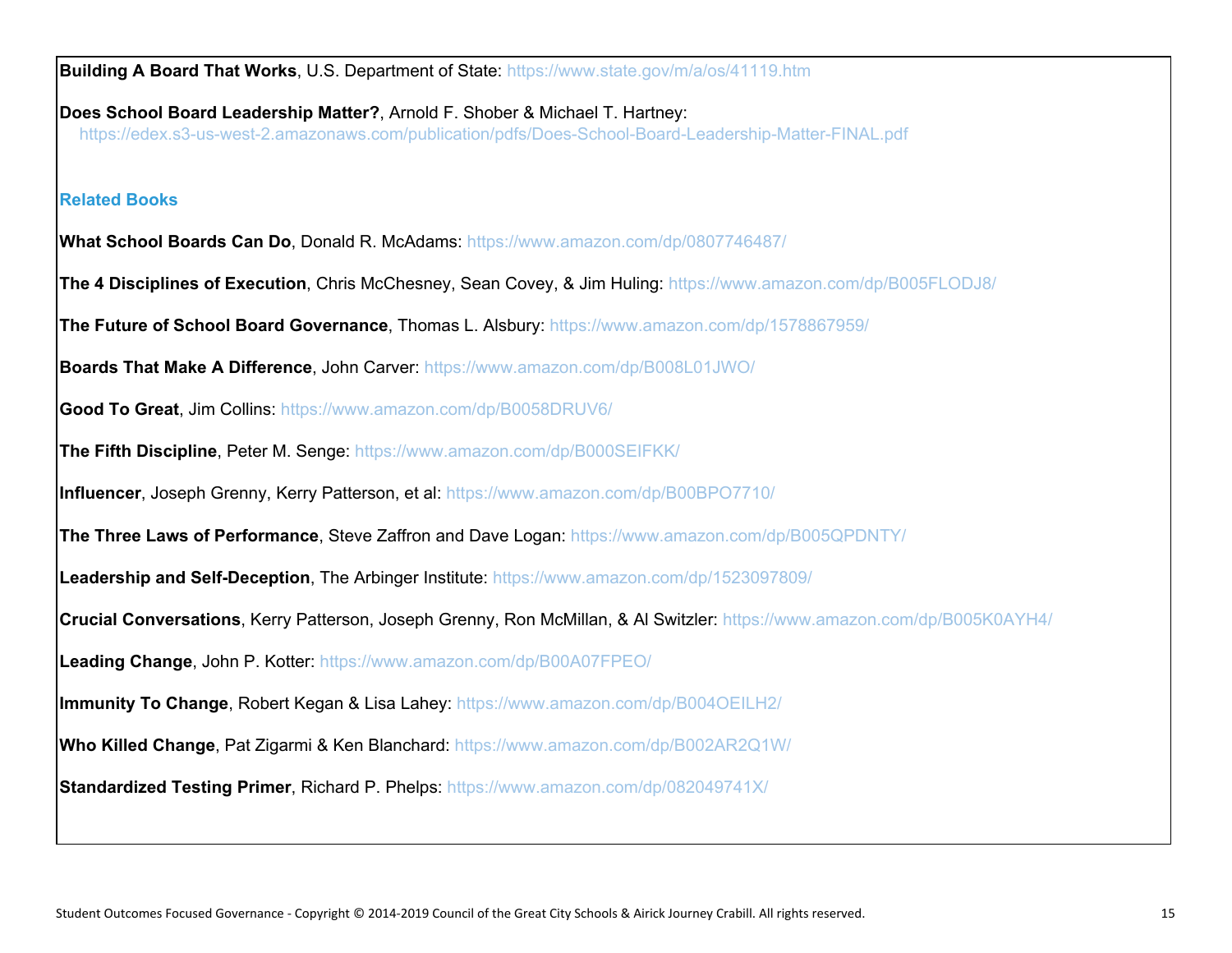| <b>BOARD QUARTERLY SELF-EVALUATION</b>           |                   |                       |                    |                             |                          |                                 |
|--------------------------------------------------|-------------------|-----------------------|--------------------|-----------------------------|--------------------------|---------------------------------|
| <b>Current Date</b>                              |                   |                       |                    | <b>Votes For/Against</b>    |                          |                                 |
|                                                  |                   |                       |                    |                             |                          |                                 |
|                                                  | January<br>-March | <b>April</b><br>-June | July<br>-September | <b>October</b><br>-December | <b>January</b><br>-March | <b>Total</b><br><b>Possible</b> |
| <b>Vision</b><br>& Goals                         |                   |                       |                    |                             |                          | 35                              |
| <b>Values</b><br>& Constraints                   |                   |                       |                    |                             |                          | 15                              |
| <b>Accountability &amp;</b><br><b>Monitoring</b> |                   |                       |                    |                             |                          | 30                              |
| <b>Communication</b><br>& Collaboration          |                   |                       |                    |                             |                          | 10                              |
| <b>Unity</b><br>& Trust                          |                   |                       |                    |                             |                          | 5                               |
| <b>Continuous</b><br>Improvement                 |                   |                       |                    |                             |                          | 5                               |
| <b>Total</b>                                     |                   |                       |                    |                             |                          | 100                             |

#### **Directions**

- 1. You will enter five sets of evaluation results: three previous quarters, most recently completed quarter, and the next quarter estimate.
- 2. **Enter** the self-evaluation results for the previous three completed quarterly self-evaluations. (For example, if it is currently January then enter the self-evaluation results for Jan-Mar, Apr-Jun, and Jul-Sep.)
- 3. **Conduct** the quarterly self-evaluation for the most recently completed quarter and vote to adopt the results. (Continuing the example, conduct the quarterly self-evaluation for Oct-Dec.)
- 4. **Compare** the quarterly self-evaluation results with the estimated self-evaluation results from the previously completed self-evaluation (Continuing the example, compare the self-evaluation results for Oct-Dec with the estimated Oct-Dec self-evaluation results that were entered during the Jul-Sep self-evaluation.)
- 5. **Enter** the self-evaluation results. (Continuing the example, enter the self-evaluation results for Oct-Dec.)
- 6. **Estimate** the self-evaluation results the Board can achieve during the next quarter. (Continuing the example, estimate the self-evaluation results for Jan-Mar.)
- 7. **Enter** the estimated self-evaluation results for the next quarter. (Continuing the example, enter the estimated self-evaluation results for Jan-Mar.)
- 8. **Update** the Board Continuous Improvement Evaluation to ensure meaningful progress toward focusing on improving student outcomes.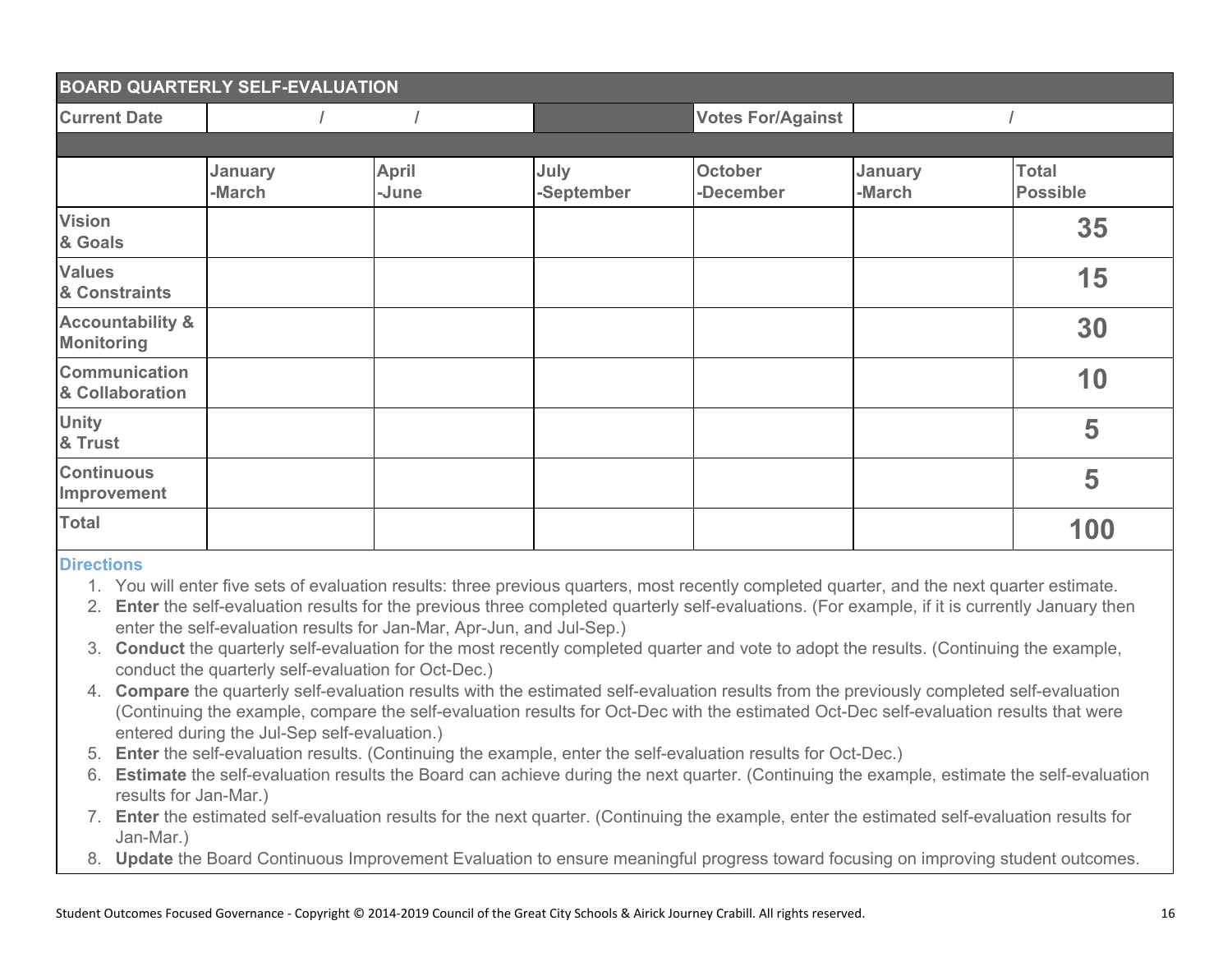| <b>BOARD MONTHLY TIME USE EVALUATION</b> |                                            |                  |                                |                                                                                                                                           |              |  |
|------------------------------------------|--------------------------------------------|------------------|--------------------------------|-------------------------------------------------------------------------------------------------------------------------------------------|--------------|--|
| <b>Framework</b>                         | <b>Activity</b>                            | <b>Mins Used</b> | % of Total<br><b>Mins Used</b> | <b>Description</b>                                                                                                                        | <b>Notes</b> |  |
| <b>Vision</b>                            | <b>Goal Setting</b>                        |                  |                                | Reviewing, discussing, and/or selecting goals                                                                                             |              |  |
| & Goals                                  | Goal Monitoring                            |                  |                                | Reviewing, discussing, and/or accepting/not accepting goal<br>monitoring reports                                                          |              |  |
|                                          |                                            |                  |                                |                                                                                                                                           |              |  |
| <b>Values</b><br>& Constraints           | <b>Constraint Setting</b>                  |                  |                                | Reviewing, discussing, and/or selecting constraints                                                                                       |              |  |
|                                          | <b>Constraint Monitoring</b>               |                  |                                | Reviewing, discussing, and/or approving/not approving<br>constraint monitoring reports                                                    |              |  |
|                                          |                                            |                  |                                |                                                                                                                                           |              |  |
| <b>Accountability</b><br>& Monitoring    | Superintendent<br>Evaluation               |                  |                                | Annual evaluation of Superintendent/district performance                                                                                  |              |  |
|                                          | Voting                                     |                  |                                | The Board debating and/or voting on any item (these<br>activities are never a form of "monitoring")                                       |              |  |
|                                          |                                            |                  |                                |                                                                                                                                           |              |  |
| <b>Communication</b><br>& Collaboration  | Community<br>Engagement                    |                  |                                | Two-way communication opportunity where Board Members<br>listen for and discuss the vision/values of their staff and<br>community members |              |  |
|                                          | Student / Family<br>Engagement             |                  |                                | Two-way communication opportunity where Board Members<br>listen for and discuss the vision/values of their students and<br>family members |              |  |
|                                          |                                            |                  |                                |                                                                                                                                           |              |  |
| <b>Continuous</b><br><b>Improvement</b>  | <b>Board Self Evaluation</b>               |                  |                                | Quarterly and/or annual Board self-evaluation using the<br>Student Outcomes Focused Governance instrument                                 |              |  |
|                                          | <b>Board Time Use</b><br>Evaluation        |                  |                                | Meeting evaluation using this time use instrument                                                                                         |              |  |
|                                          | <b>Community Training</b>                  |                  |                                | Board-hosted and Board Member-led or co-led training on<br><b>Student Outcomes Focused Governance</b>                                     |              |  |
|                                          |                                            |                  |                                |                                                                                                                                           |              |  |
| <b>Other</b>                             | Other                                      |                  |                                | Any time spent on an activity that is not one of the above                                                                                |              |  |
|                                          |                                            |                  |                                |                                                                                                                                           |              |  |
|                                          | <b>Total Student Outcomes-focused Mins</b> |                  |                                | Goal Setting & Goal Monitoring combined                                                                                                   |              |  |
| <b>Total Public Meeting Minutes</b>      |                                            |                  |                                | All minutes in Board-authorized public meetings combined                                                                                  |              |  |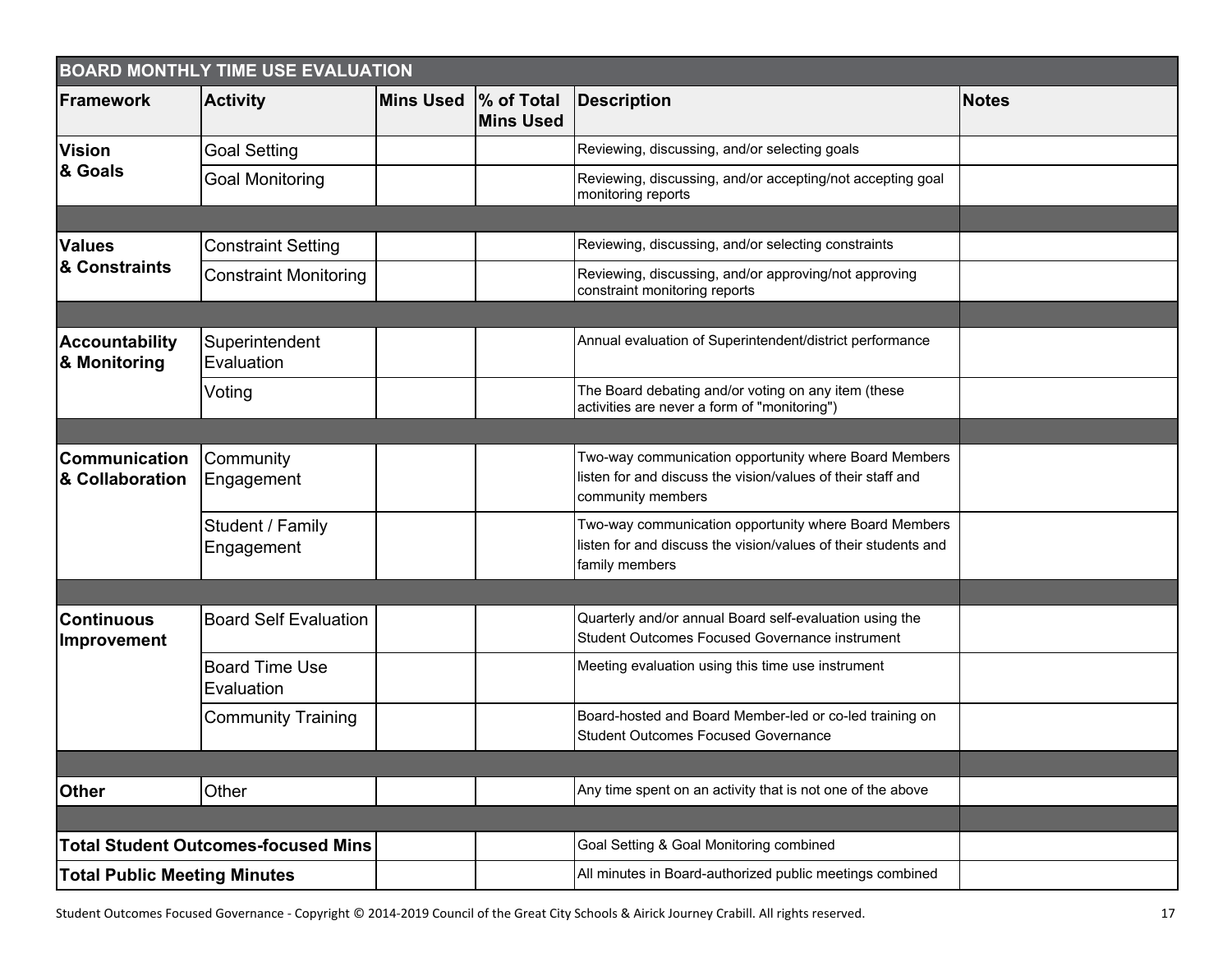|                                                                                            | <b>BOARD CONTINUOUS IMPROVEMENT EVALUATION</b>            |                                                         |                                                                                                             |                                                           |                                                                                                                                                                      |                                                                     |                                                           |                                                         |                                                             |                                                           |                                                         |
|--------------------------------------------------------------------------------------------|-----------------------------------------------------------|---------------------------------------------------------|-------------------------------------------------------------------------------------------------------------|-----------------------------------------------------------|----------------------------------------------------------------------------------------------------------------------------------------------------------------------|---------------------------------------------------------------------|-----------------------------------------------------------|---------------------------------------------------------|-------------------------------------------------------------|-----------------------------------------------------------|---------------------------------------------------------|
|                                                                                            |                                                           |                                                         |                                                                                                             |                                                           |                                                                                                                                                                      |                                                                     |                                                           |                                                         |                                                             |                                                           |                                                         |
|                                                                                            |                                                           |                                                         |                                                                                                             |                                                           | <b>Quarter 0</b><br>The first time a Board uses the Board Quarterly Self-Evaluation; the Board's 'starting point' for their two year continuous improvement process. |                                                                     |                                                           |                                                         |                                                             |                                                           |                                                         |
|                                                                                            |                                                           |                                                         |                                                                                                             |                                                           |                                                                                                                                                                      |                                                                     |                                                           |                                                         |                                                             |                                                           |                                                         |
|                                                                                            |                                                           | <b>Last Quarter Total</b>                               |                                                                                                             |                                                           | <b>Current Quarter Total</b>                                                                                                                                         |                                                                     |                                                           |                                                         |                                                             | <b>Growth From Last to Current Quarter</b>                |                                                         |
|                                                                                            |                                                           |                                                         |                                                                                                             |                                                           |                                                                                                                                                                      |                                                                     |                                                           |                                                         |                                                             |                                                           |                                                         |
|                                                                                            | <b>Quarter 1</b><br>Board's 2nd Quarterly Self-Evaluation |                                                         |                                                                                                             | <b>Quarter 2</b><br>Board's 3rd Quarterly Self-Evaluation |                                                                                                                                                                      |                                                                     | <b>Quarter 3</b><br>Board's 4th Quarterly Self-Evaluation |                                                         |                                                             | <b>Quarter 4</b><br>Board's 5th Quarterly Self-Evaluation |                                                         |
|                                                                                            |                                                           |                                                         |                                                                                                             |                                                           |                                                                                                                                                                      |                                                                     |                                                           |                                                         |                                                             |                                                           |                                                         |
| <b>Last Quarter</b><br><b>Total</b>                                                        | <b>Current</b><br><b>Quarter Total</b>                    | <b>Growth From</b><br><b>Last to Current</b><br>Quarter | <b>Last Quarter</b><br><b>Total</b>                                                                         | <b>Current</b><br><b>Quarter Total</b>                    | <b>Growth From</b><br><b>Last to Current</b><br>Quarter                                                                                                              | <b>Last Quarter</b><br><b>Total</b>                                 | <b>Current</b><br><b>Quarter Total</b>                    | <b>Growth From</b><br><b>Last to Current</b><br>Quarter | <b>Last Quarter</b><br><b>Total</b>                         | <b>Current</b><br><b>Quarter Total</b>                    | <b>Growth From</b><br><b>Last to Current</b><br>Quarter |
|                                                                                            | Total at least<br>30?                                     | Growth at<br>least 25?                                  |                                                                                                             | Total at least<br>45?                                     | Growth at<br>least 15?                                                                                                                                               |                                                                     | Total at least<br>60?                                     | Growth at<br>least 15?                                  |                                                             | Total at least<br>70?                                     | Growth at<br>least 15?                                  |
| If either question is 'yes',<br>the Board met its quarterly                                | continuous improvement goal                               | Met Meet<br>$\Box$<br>$\Box$                            | Did Not If either question is 'yes',<br>the Board met its quarterly<br>continuous improvement goal          |                                                           | Met Meet<br>$\Box$<br>$\Box$                                                                                                                                         | Did Not If either question is 'yes',<br>the Board met its quarterly | continuous improvement goal                               | Did Not<br>Met Meet<br>$\Box$<br>$\Box$                 | If either question is 'yes',<br>the Board met its quarterly | continuous improvement goal                               | Did Not<br>Met Meet<br>$\Box$<br>$\Box$                 |
|                                                                                            |                                                           |                                                         |                                                                                                             |                                                           |                                                                                                                                                                      |                                                                     |                                                           |                                                         |                                                             |                                                           |                                                         |
|                                                                                            | <b>Quarter 5</b><br>Board's 6th Quarterly Self-Evaluation |                                                         |                                                                                                             | <b>Quarter 6</b><br>Board's 7th Quarterly Self-Evaluation |                                                                                                                                                                      |                                                                     | <b>Quarter 7</b><br>Board's 8th Quarterly Self-Evaluation |                                                         |                                                             | <b>Quarter 8</b><br>Board's 9th Quarterly Self-Evaluation |                                                         |
|                                                                                            |                                                           |                                                         |                                                                                                             |                                                           |                                                                                                                                                                      |                                                                     |                                                           |                                                         |                                                             |                                                           |                                                         |
| <b>Last Quarter</b><br><b>Total</b>                                                        | <b>Current</b><br><b>Quarter Total</b>                    | <b>Growth From</b><br><b>Last to Current</b><br>Quarter | <b>Last Quarter</b><br>Total                                                                                | Current<br><b>Quarter Total</b>                           | <b>Growth From</b><br><b>Last to Current</b><br>Quarter                                                                                                              | <b>Last Quarter</b><br><b>Total</b>                                 | <b>Current</b><br><b>Quarter Total</b>                    | <b>Growth From</b><br><b>Last to Current</b><br>Quarter | <b>Last Quarter</b><br>Total                                | Current<br><b>Quarter Total</b>                           | <b>Growth From</b><br><b>Last to Current</b><br>Quarter |
|                                                                                            | Total at least<br>75?                                     | Growth at<br>least 5?                                   |                                                                                                             | Total at least<br>80?                                     | Growth at<br>least 5?                                                                                                                                                |                                                                     | Total at least<br>85?                                     | Growth at<br>least 5?                                   |                                                             | Total at least<br>90?                                     | Growth at<br>least 5?                                   |
| If either question is 'yes',<br>the Board met its quarterly<br>continuous improvement goal |                                                           | $\Box$<br>$\Box$                                        | Did Not If either question is 'yes',<br>Met Meet the Board met its quarterly<br>continuous improvement goal |                                                           | Met Meet<br>$\Box$<br>□                                                                                                                                              | Did Not If either question is 'yes',<br>the Board met its quarterly | continuous improvement goal                               | Did Not<br>Met Meet<br>$\Box$<br>$\Box$                 | If either question is 'yes',<br>the Board met its quarterly | continuous improvement goal                               | Did Not<br>Met Meet<br>$\Box$<br>$\Box$                 |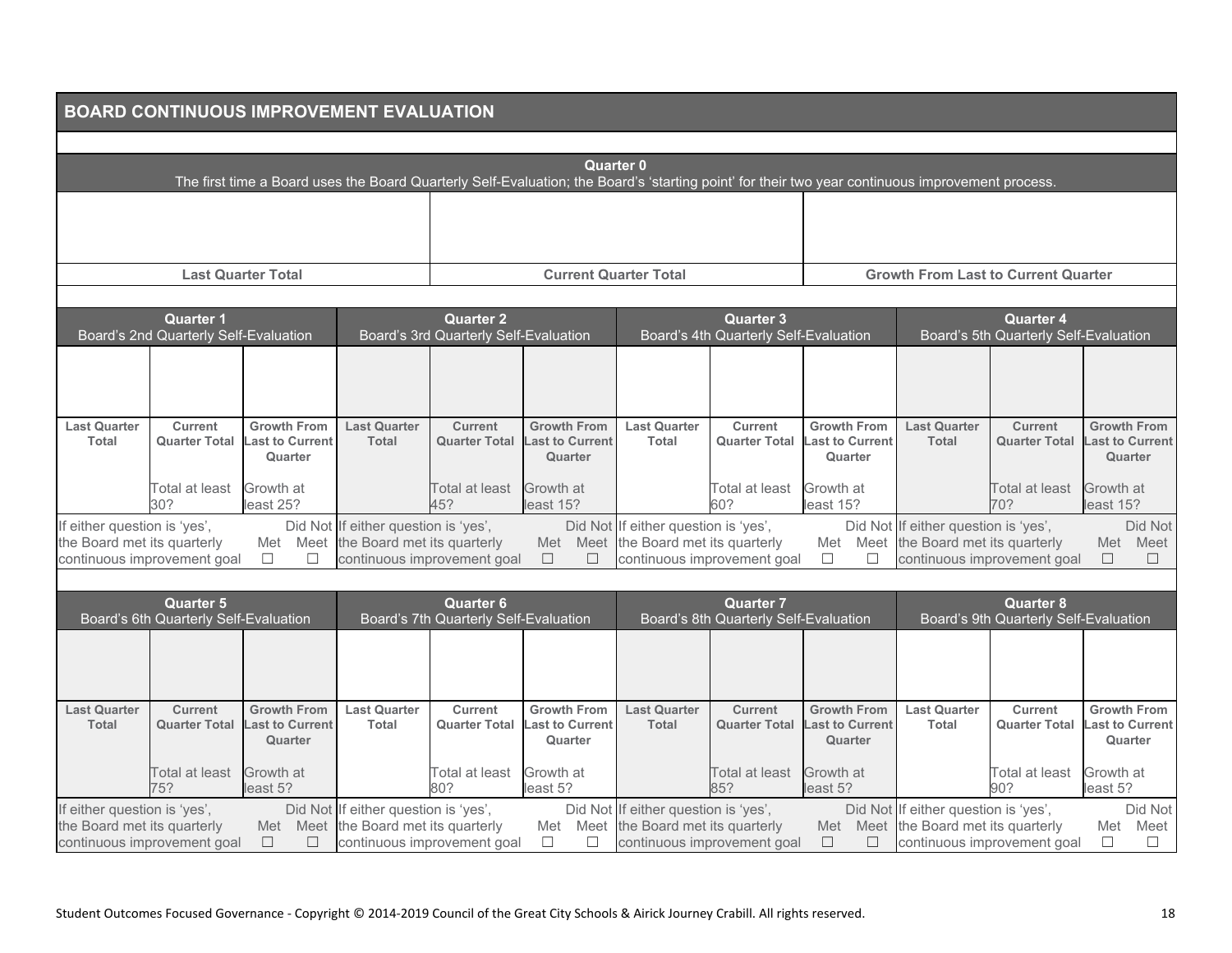#### **SUPERINTENDENT ANNUAL EVALUATION**

A Goal or Constraint's performance is **Met Standard** if:

- The Actual SY17/18 Ending Point >= Desired SY17/18 Ending Point OR
- At least two thirds of the Interim Goals'/Constraints' Actual SY17/18 Ending Points >= their respective Desired SY17/18 Ending Points

Otherwise the Board must consider growth and performance and vote to determine whether or not a Goal or Constraint's performance **Met Standard** or **Did Not Meet Standard**.

Overall District/Superintendent performance is **Met Standard** if:

● At least two thirds of the Goals are **Met Standard**

AND

● At least half of the Constraints are **Met Standard**

Otherwise the Board must consider growth and performance and vote to determine whether or not overall District/Superintendent performance **Met Standard** or **Did Not Meet Standard**.

|                                                                |                                         |                                        |                            | Goal 1: Percentage of schools meeting passing standard on the state assessment in reading and math will increase from 60% to 68% by 2022 |
|----------------------------------------------------------------|-----------------------------------------|----------------------------------------|----------------------------|------------------------------------------------------------------------------------------------------------------------------------------|
| <b>Baseline Ending Point:</b><br>Desired SY17/18 Ending Point: |                                         |                                        |                            | Actual SY17/18 Ending Point:                                                                                                             |
| Interim Goal 1.1:                                              |                                         |                                        | <b>Management Comments</b> |                                                                                                                                          |
| <b>Baseline</b><br>Ending Point:                               | Desired SY17/18<br>Ending Point:        | Actual SY17/18<br><b>Ending Point:</b> |                            |                                                                                                                                          |
| Interim Goal 1.2:                                              |                                         |                                        |                            |                                                                                                                                          |
| <b>Baseline</b><br>Ending Point:                               | Desired SY17/18<br><b>Ending Point:</b> | Actual SY17/18<br>Ending Point:        |                            |                                                                                                                                          |
| Interim Goal 1.3:                                              |                                         |                                        |                            |                                                                                                                                          |
| <b>Baseline</b><br>Ending Point:                               | Desired SY17/18<br>Ending Point:        | Actual SY17/18<br><b>Ending Point:</b> |                            |                                                                                                                                          |
| <b>SY17/18 Evaluation</b>                                      |                                         |                                        |                            |                                                                                                                                          |
| Met Standard: $\square$                                        |                                         |                                        | Did Not Meet Standard: □   |                                                                                                                                          |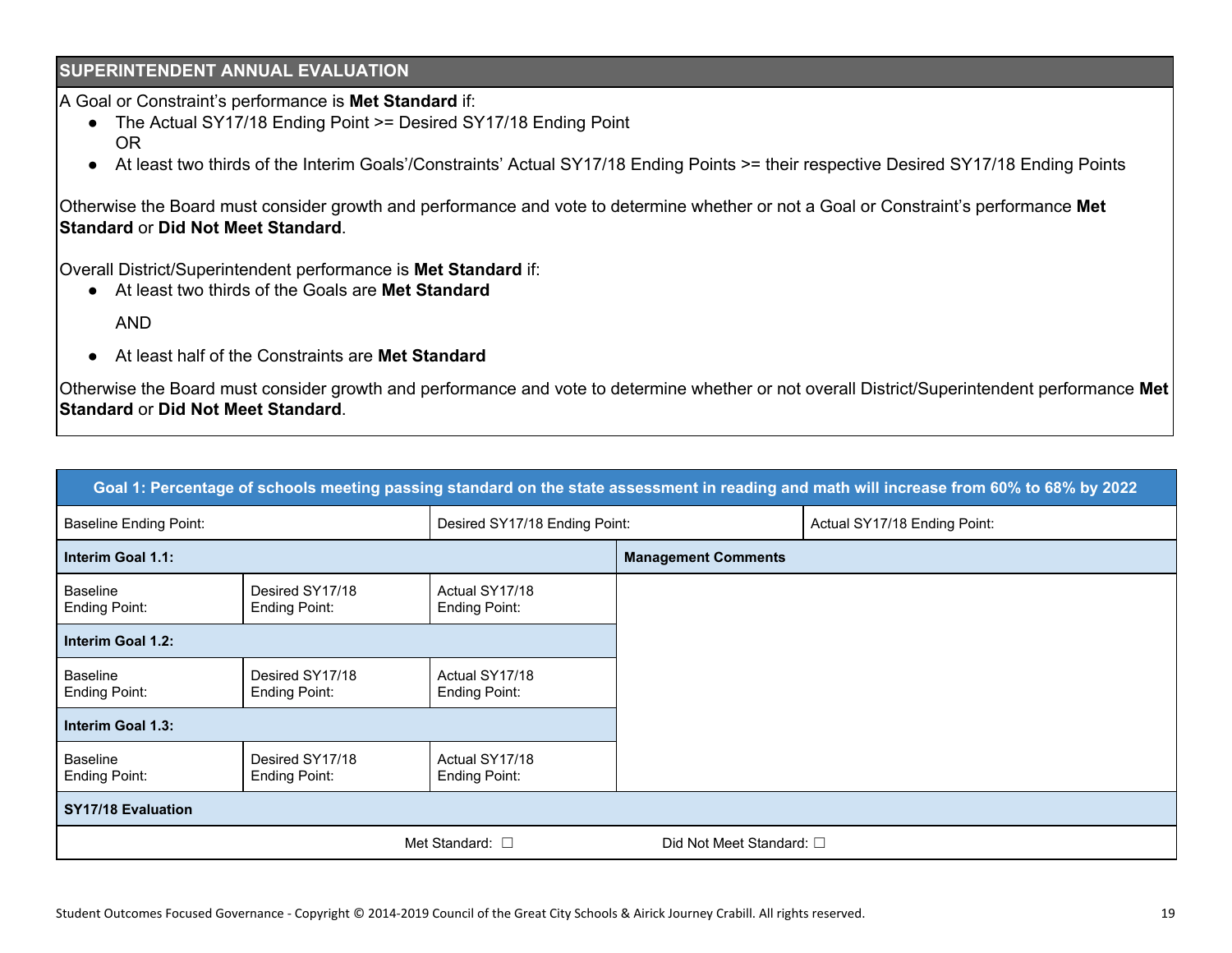|                                  |                                  |                                 |                            | Goal 2: Percentage of schools meeting passing standard on the state assessment in reading and math will increase from 60% to 68% by 2022 |
|----------------------------------|----------------------------------|---------------------------------|----------------------------|------------------------------------------------------------------------------------------------------------------------------------------|
| <b>Baseline Ending Point:</b>    |                                  | Desired SY17/18 Ending Point:   |                            | Actual SY17/18 Ending Point:                                                                                                             |
| Interim Goal 2.1:                |                                  |                                 | <b>Management Comments</b> |                                                                                                                                          |
| <b>Baseline</b><br>Ending Point: | Desired SY17/18<br>Ending Point: | Actual SY17/18<br>Ending Point: |                            |                                                                                                                                          |
| Interim Goal 2.2:                |                                  |                                 |                            |                                                                                                                                          |
| <b>Baseline</b><br>Ending Point: | Desired SY17/18<br>Ending Point: | Actual SY17/18<br>Ending Point: |                            |                                                                                                                                          |
| Interim Goal 2.3:                |                                  |                                 |                            |                                                                                                                                          |
| <b>Baseline</b><br>Ending Point: | Desired SY17/18<br>Ending Point: | Actual SY17/18<br>Ending Point: |                            |                                                                                                                                          |
| <b>SY17/18 Evaluation</b>        |                                  |                                 |                            |                                                                                                                                          |
|                                  |                                  | Met Standard: $\Box$            | Did Not Meet Standard: □   |                                                                                                                                          |

| Goal 3: Percentage of schools meeting passing standard on the state assessment in reading and math will increase from 60% to 68% by 2022 |                                  |                                        |                            |                              |  |  |
|------------------------------------------------------------------------------------------------------------------------------------------|----------------------------------|----------------------------------------|----------------------------|------------------------------|--|--|
| <b>Baseline Ending Point:</b>                                                                                                            |                                  | Desired SY17/18 Ending Point:          |                            | Actual SY17/18 Ending Point: |  |  |
| Interim Goal 3.1:                                                                                                                        |                                  |                                        | <b>Management Comments</b> |                              |  |  |
| <b>Baseline</b><br>Ending Point:                                                                                                         | Desired SY17/18<br>Ending Point: | Actual SY17/18<br><b>Ending Point:</b> |                            |                              |  |  |
| Interim Goal 3.2:                                                                                                                        |                                  |                                        |                            |                              |  |  |
| <b>Baseline</b><br>Ending Point:                                                                                                         | Desired SY17/18<br>Ending Point: | Actual SY17/18<br><b>Ending Point:</b> |                            |                              |  |  |
| Interim Goal 3.3:                                                                                                                        |                                  |                                        |                            |                              |  |  |
| <b>Baseline</b><br>Ending Point:                                                                                                         | Desired SY17/18<br>Ending Point: | Actual SY17/18<br><b>Ending Point:</b> |                            |                              |  |  |
| <b>SY17/18 Evaluation</b>                                                                                                                |                                  |                                        |                            |                              |  |  |
|                                                                                                                                          | Met Standard: $\square$          |                                        | Did Not Meet Standard: □   |                              |  |  |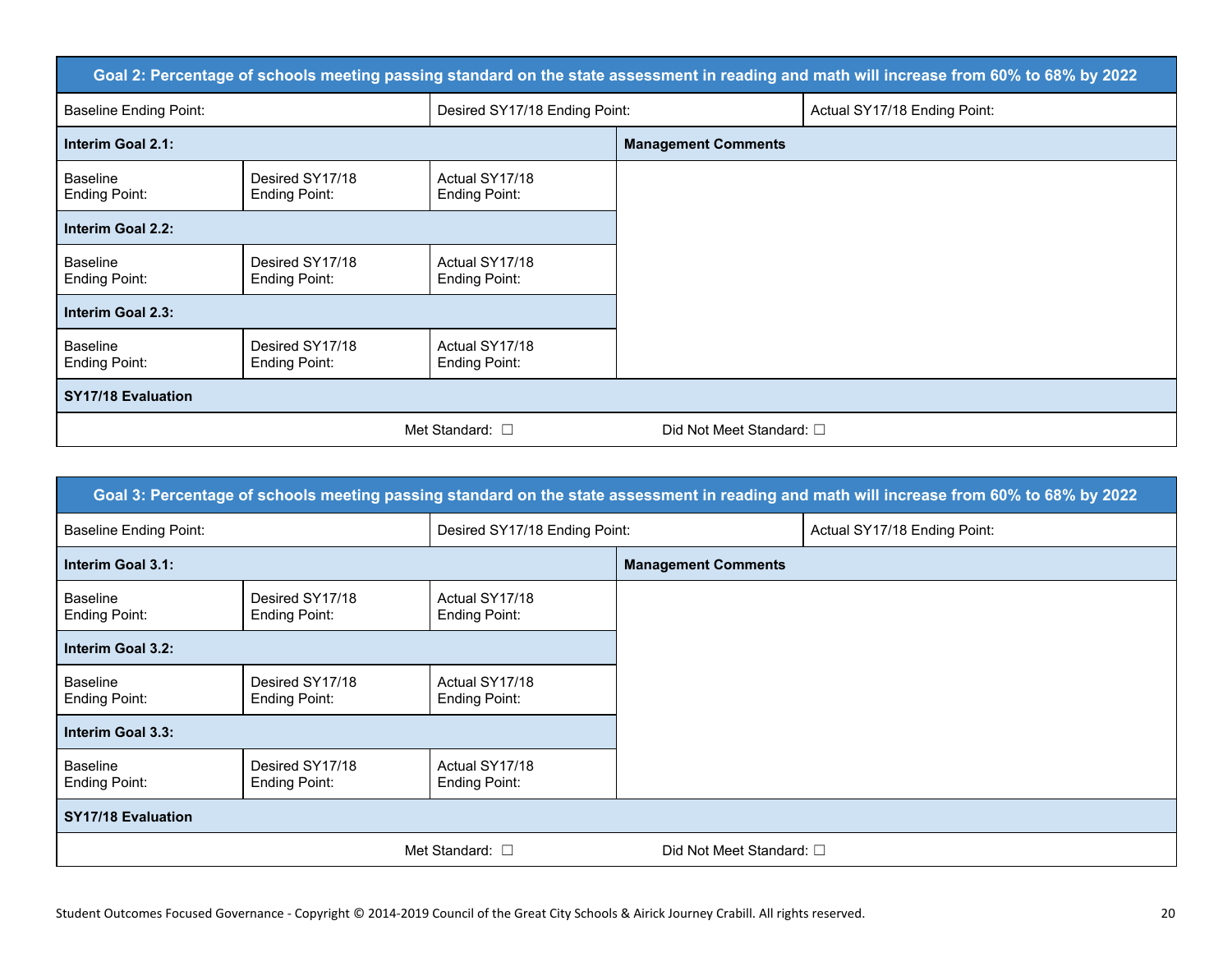| Constraint 1: Superintendent will not allow the percentage or number of students in low performing schools to increase or remain the same |                                  |                                        |                                  |  |
|-------------------------------------------------------------------------------------------------------------------------------------------|----------------------------------|----------------------------------------|----------------------------------|--|
| <b>Interim Constraint 1.1:</b>                                                                                                            |                                  |                                        | <b>Management Comments</b>       |  |
| <b>Baseline</b><br>Ending Point:                                                                                                          | Desired SY17/18<br>Ending Point: | Actual SY17/18<br><b>Ending Point:</b> |                                  |  |
| <b>Interim Constraint 1.2:</b>                                                                                                            |                                  |                                        |                                  |  |
| <b>Baseline</b><br>Ending Point:                                                                                                          | Desired SY17/18<br>Ending Point: | Actual SY17/18<br><b>Ending Point:</b> |                                  |  |
| <b>Interim Constraint 1.3:</b>                                                                                                            |                                  |                                        |                                  |  |
| <b>Baseline</b><br>Ending Point:                                                                                                          | Desired SY17/18<br>Ending Point: | Actual SY17/18<br><b>Ending Point:</b> |                                  |  |
| <b>SY17/18 Evaluation</b>                                                                                                                 |                                  |                                        |                                  |  |
|                                                                                                                                           |                                  | Met Standard: $\square$                | Did Not Meet Standard: $\square$ |  |

| Constraint 2: Superintendent will not allow the percentage or number of students in low performing schools to increase or remain the same |                                  |                                        |                            |  |  |
|-------------------------------------------------------------------------------------------------------------------------------------------|----------------------------------|----------------------------------------|----------------------------|--|--|
| <b>Interim Constraint 2.1:</b>                                                                                                            |                                  |                                        | <b>Management Comments</b> |  |  |
| <b>Baseline</b><br><b>Ending Point:</b>                                                                                                   | Desired SY17/18<br>Ending Point: | Actual SY17/18<br><b>Ending Point:</b> |                            |  |  |
| <b>Interim Constraint 2.2:</b>                                                                                                            |                                  |                                        |                            |  |  |
| <b>Baseline</b><br><b>Ending Point:</b>                                                                                                   | Desired SY17/18<br>Ending Point: | Actual SY17/18<br>Ending Point:        |                            |  |  |
| <b>Interim Constraint 2.3:</b>                                                                                                            |                                  |                                        |                            |  |  |
| <b>Baseline</b><br>Ending Point:                                                                                                          | Desired SY17/18<br>Ending Point: | Actual SY17/18<br>Ending Point:        |                            |  |  |
| <b>SY17/18 Evaluation</b>                                                                                                                 |                                  |                                        |                            |  |  |
|                                                                                                                                           | Met Standard: $\square$          |                                        | Did Not Meet Standard: □   |  |  |